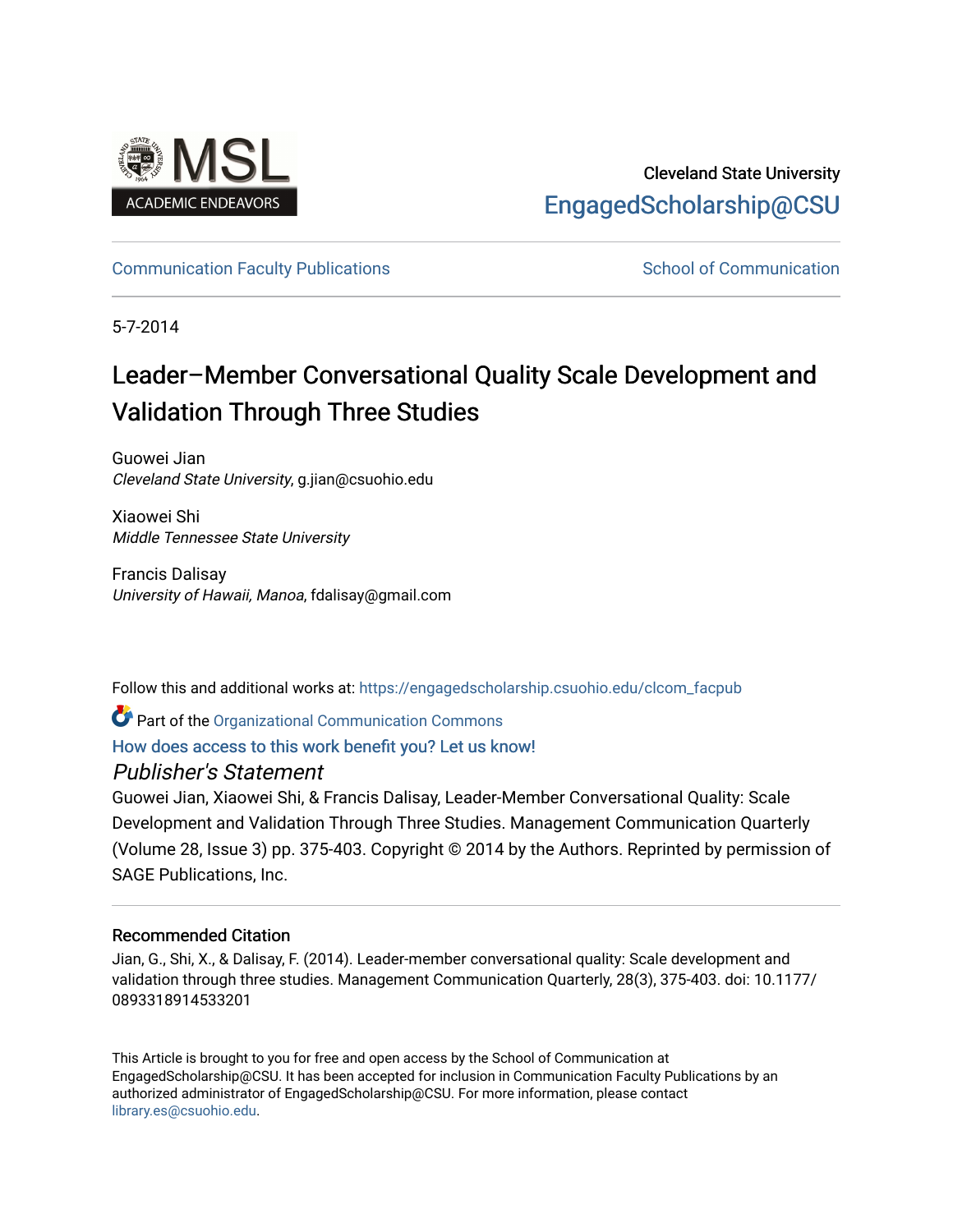## **Leader–Member Conversational Quality: Scale Development and Validation Through Three Studies**

## **Guowei Jian1, Xiaowei Shi2, and Francis Dalisay3**

#### **Abstract**

The continuing development of leadership research calls for measurement instruments that can tap into the communication process between leaders and members. The purpose of this present research is to develop and validate a Leader–Member Conversational Quality (LMCQ) scale—an instrument that measures the quality of conversations between leaders and members in the workplace. A series of three studies were conducted. Study I involved item generation and content validity assessment. Study II undertook the task of scale construction and reliability assessment. Study III tested the convergent, discriminant, and criterion-related validity of the scale. These studies resulted in a nine-item instrument with sufficient psychometric properties. The ability of the instrument to assess conversational practices quantitatively will help generate greater insights into leader–member communication dynamics and their consequences.

#### **Keywords**

leadership, leadership communication, leader–member exchange, LMX, organizational communication, conversation, scale construction

2Middle Tennessee State University, Murfreesboro, TN, USA 3University of Hawai'i-Manoa, HI, USA

#### **Corresponding Author:**

Guowei Jian, School of Communication, Cleveland State University, 2121 Euclid Ave., MU247, Cleveland, OH 44115, USA. Email: [g.jian@csuohio.edu](mailto:g.jian@csuohio.edu)

<sup>1</sup>Cleveland State University, OH, USA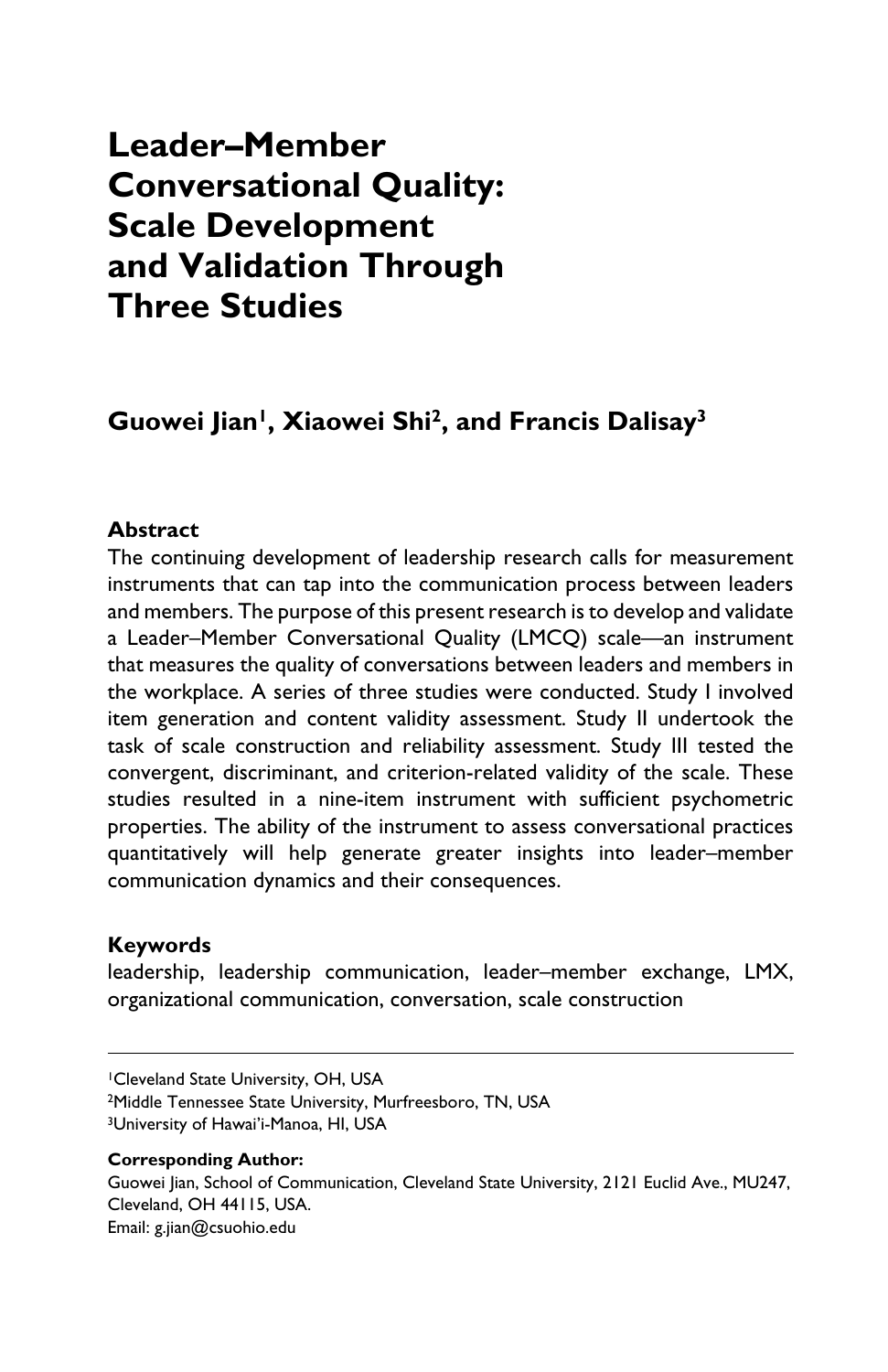Research on leader–member exchange (LMX) theory has witnessed tremendous expansion in the past 40 years (Dulebohn, Bommer, Liden, Brouer, & Ferris, 2012; Gerstner & Day, 1997; Graen & Scandura, 1987; Graen & Uhl-Bien, 1995; Liden, Sparrowe, & Wayne, 1997; Schriesheim, Castro, & Cogliser, 1999; van Breukelen, Schyns, & Le Blanc, 2006). However, a finegrained understanding of the leader–member communication process and its consequences is still to be developed. LMX researchers have long inferred that interactional dynamics in communication are central in driving relational outcomes characterized as high, low, or medium quality (Fairhurst, 2001). Although researchers on LMX communication, such as Fairhurst (1993), have provided intriguing qualitative findings in this regard, further development of quantitative measures on leader–member interaction and conversational processes is necessary to allow greater insights into the patterns of association with relational quality, developmental processes, and other related individual and organizational constructs.

The purpose of the present research is to help bridge this gap by developing the Leader–Member Conversational Quality (LMCQ) Scale, an instrument with the intent to measure the quality of conversation between leaders and members in the workplace. The scale development is based on the *interactional richness* construct as developed by Barry and Crant (2000) and grounded in both informational and interpretive views of communication (Deetz, 2001). We expect that our efforts contribute in several ways to organizational communication research and LMX literature. First, the measurement provides a much-needed instrument to assess a central aspect of the leader–member relationship dynamic. Second, the scale lends many opportunities to test hypotheses that connect communication behaviors to individual, group, and organizational outcomes. Third, in a practical sense, the scale provides managers and employees with an additional diagnostic tool that can help gauge and improve their communication practice at work and enhance performance.

The remainder of this article first provides a brief overview of LMX research, the issues surrounding LMX measures, and the rationale for an LMCQ scale. Next, the article establishes the conceptual basis of the scale. Following the conceptual development is a presentation of three studies of scale development: Study I describes item generation and content validity assessment; Study II is devoted to scale construction and reliability assessment; Study III, using a different sample, performs scale validation, including the assessment of the convergent, discriminant, and criterion-related validity of LMCQ. The article concludes with a discussion of the scale's theoretical and practical significance, its limitations, and directions for future research.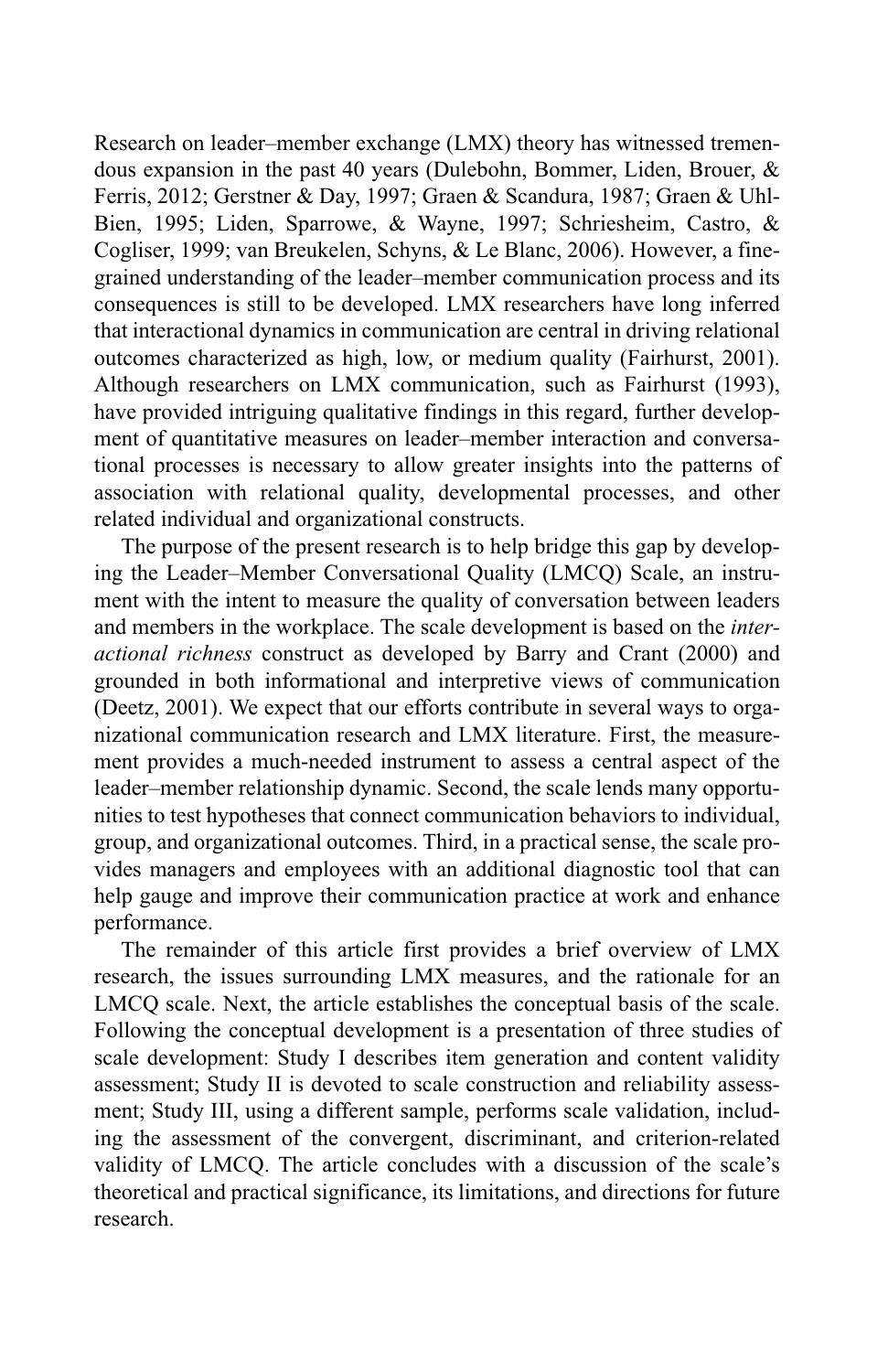## **Rationale**

Since its initial development in the 1970s (Dasereau, Graen, & Haga, 1975; Graen, 1976; Graen & Cashman, 1975), LMX research has now evolved into an influential approach to leadership and amassed an impressive record of empirical findings (Dulebohn et al., 2012; van Breukelen et al., 2006). Its theoretical appeal lies, first, in its attention to the dyadic relationship between leaders and members. Unlike many leadership theories that focus on leader cognitive processes or behaviors, LMX theory argues that the relational dynamic between leaders and members makes a difference in the influence process and on individual and organizational outcomes (Graen & Uhl-Bien, 1995). Second, unlike theories of average leadership styles (ALS), LMX theory argues that leaders develop differential relationships with their followers, ranging from low to high (Graen & Uhl-Bien, 1995). High-quality LMX relationships are characterized by deep trust and loyalty, strong mutual respect and support, and large negotiation latitude, whereas low-quality LMX relationships are largely bound by the terms of employment contracts and characterized by economic exchanges of efforts for remuneration (Graen & Uhl-Bien, 1995; van Breukelen et al., 2006). LMX theory also argues that an LMX relationship is dynamic and has the potential to grow and change as circumstances evolve and as the two parties continue interacting and working out their respective roles (Graen & Uhl-Bien, 1995). Empirical research, thus far, has offered support for a plethora of antecedents and outcomes in relation to LMX (for review, see Dulebohn et al., 2012). In spite of the gradual sophistication in the research and theories of LMX, the measures of LMX remain problematic and demand further attention. Our rationale for developing a measure to assess conversational quality of LMX has to be understood in relation to existing LMX measures.

As we know, a sound measurement of a construct is critical to the theoretical development of LMX. Endorsed by Gerstner and Day (1997) in their widely cited meta-analysis and Graen and Uhl-Bien's (1995) influential theoretical review, the seven-item measure, known as LMX7, has since been broadly adopted. In spite of the popularity of LMX7, questions have been raised from two directions regarding the adequacy of the instrument. The first challenge has to do with the dimensionality of the LMX construct. LMX7 implies unidimensionality, assessing an overall LMX relational quality. By contrast, based on role theory (Graen, 1976) and social exchange theory (Blau, 1964), Liden and Maslyn (1998) argued that the currencies of social exchange are multi-dimensional. For example, affect or liking is different from professional respect although both are involved at various levels in the social exchange between leaders and members. Based on a multi-dimensional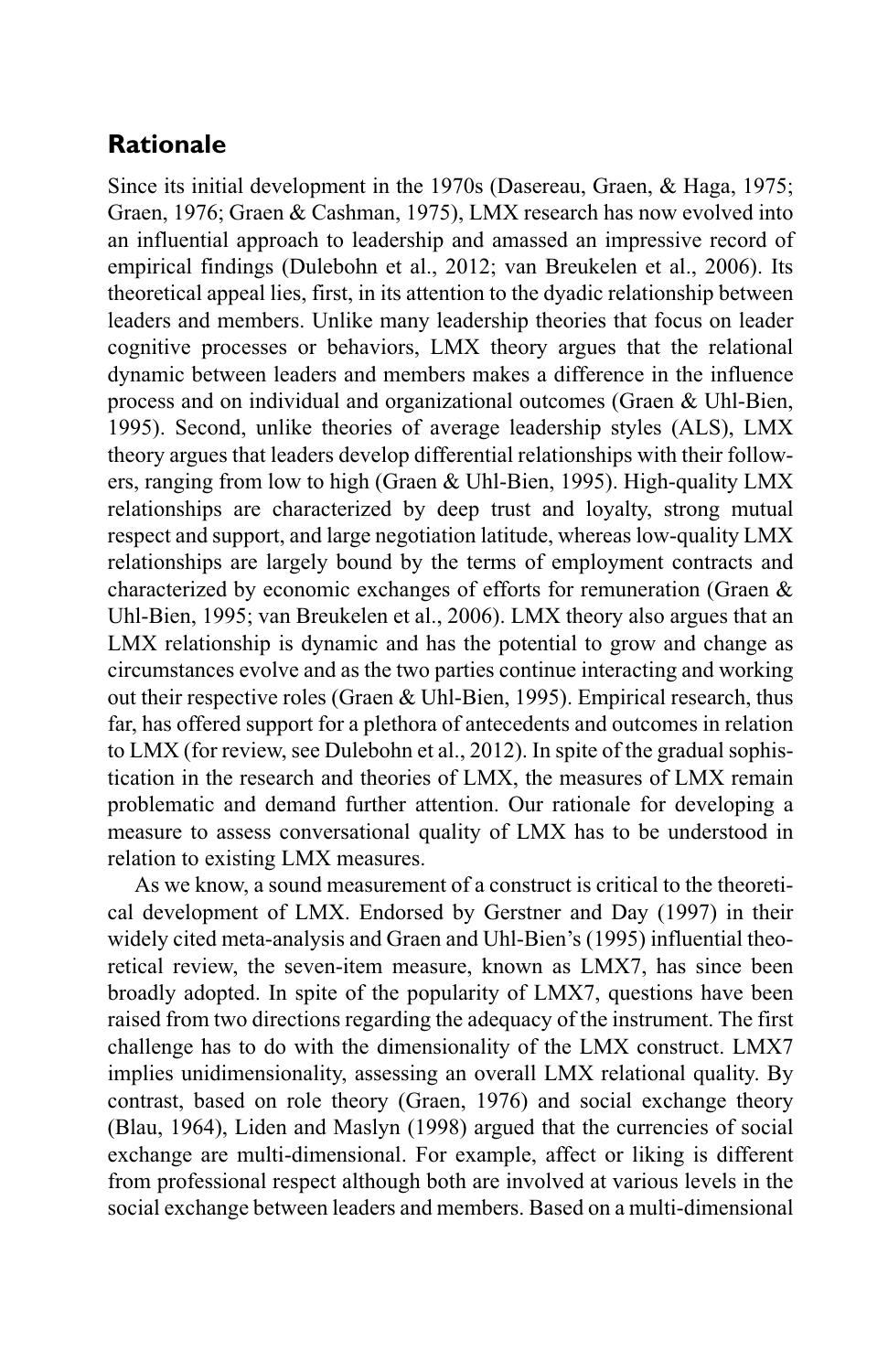conceptualization of LMX, Liden and Maslyn (1998) proposed a multidimensional measure (MDM) of LMX, known as LMX-MDM. This measure includes four dimensions: affect, loyalty, contribution, and professional respect. However, the proponents of LMX7 argued that, although several dimensions may exist conceptually, they are highly correlated and better interpreted as being one-dimensional (Graen & Uhl-Bien, 1995). Also, other critics of LMX-MDM contend that the MDM may have excluded other important dimensions, such as trust (Bernerth, Armenakis, Feild, Giles, & Walker, 2007).

In addition to the questions on the dimensionality of existing LMX measures, the most recent critique questioned the content validity of both LMX7 and LMX-MDM. More specifically, Bernerth et al. (2007) argued that in spite of claiming social exchange theory as the basis for these measures, their items, in fact, do not assess social exchange. Rather, the measures to a large extent tap into affect and loyalty that one party holds toward another. Based on this critique, Bernerth et al. (2007) proposed a measure of leader–member social exchange (LMSX), faithfully assessing the process of social exchange (Cropanzano & Mitchell, 2005). An example of an item from this measure includes, "if my manager does something for me, I will return the favor at some point" (p. 987).

Thus far, we have reviewed three major extant measures of LMX with LMX7 and LMX-MDM assessing the affective relational quality and LMSX the social exchange quality, respectively. We argue that what is lacking in these existing measures is the assessment of communicative exchange that focuses on conversational practices. Here, we do not mean that communication has not been studied or assessed in the context of leader–member relationships. In fact, scholars from communication and other disciplines have contributed a great deal in this direction. For example, previous studies examined communication satisfaction (Mueller & Lee, 2002), person-centered communication (Fix & Sias, 2006), upward influence tactics (Krone, 1992; Shi & Wilson, 2010), cooperative communication (Lee, 1997, 2001), supervisory communication (Abu Bakar, Dilbeck, & McCroskey, 2010), maintenance communication tactics (Waldron, 1991), and communication frequency (Kacmar, Witt, Zivnuska, & Gully, 2003), to name a few.

In spite of these insights on communication, we argue that greater focus should be devoted to examining conversational practices. This focus on conversational practices is important and necessary for several reasons. First, at the most basic level, LMX is constituted in conversation and interaction (Taylor & Van Every, 2000; Weick, 1995). Within the broader discussion of an organization's ontological origin, Taylor and Van Every (2000) eloquently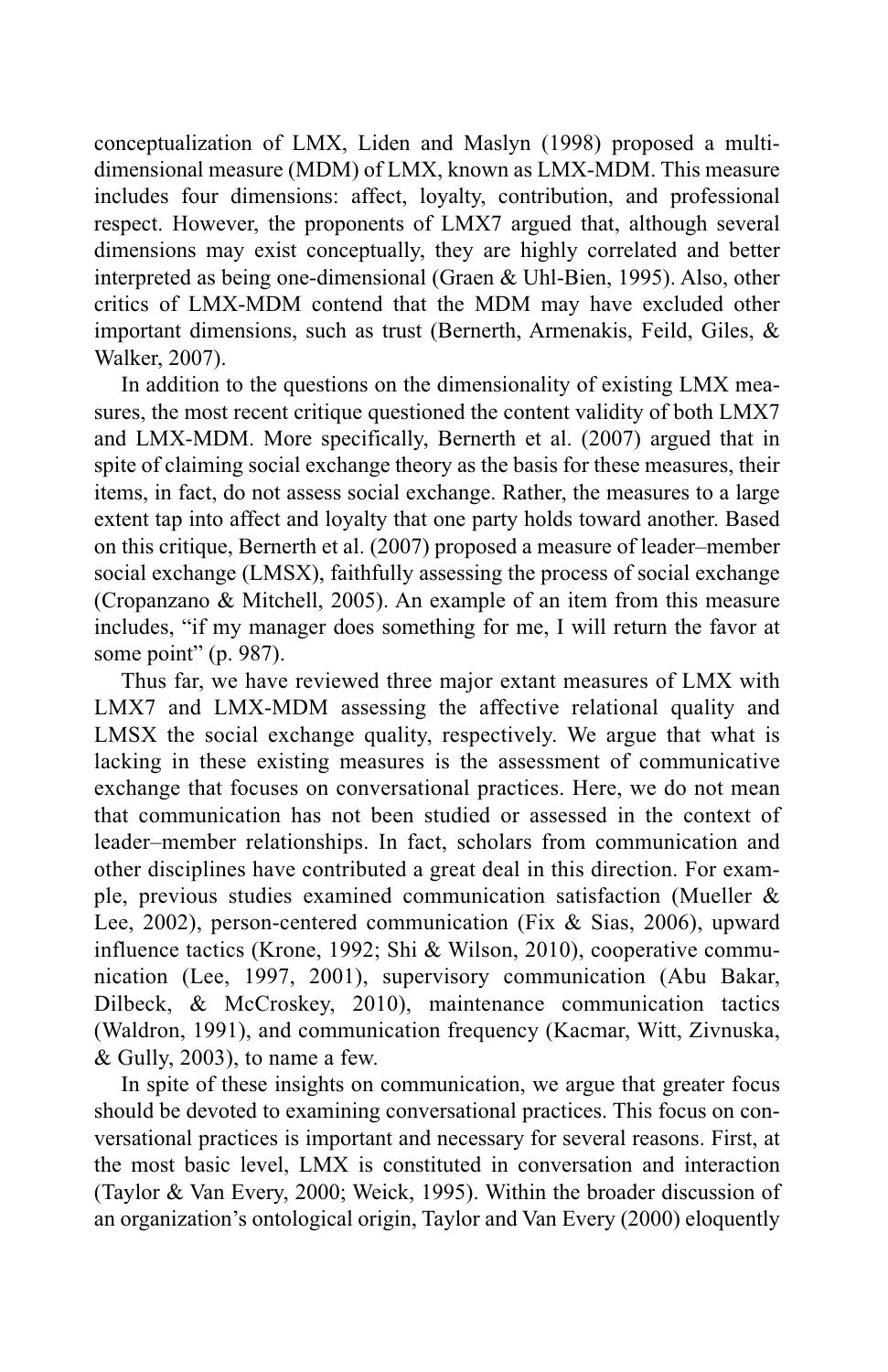presented a view of organization as "realized in day-to-day interactions of its members" (p. 141) and conversation being the medium of interaction. Citing Sacks, Schegloff, and Jefferson (1974), Taylor and Van Every (2000) argued, "[c]onversation is 'the primordial scene of social life'—the invariable site of the emergence of organization" (p. 288). With regard to the communicative construction of LMX, Fairhurst and her colleagues (Fairhurst, 1993, 2007; Fairhurst & Chandler, 1989) furnished the strongest empirical evidence so far on the ways in which LMX is constructed through specific conversational practices. For example, Fairhurst (1993) found that different discursive moves are associated with various levels of LMX relationship quality. To deepen our understanding of LMX, Fairhurst (2001) called for scholars' attention to the *conversational practices* of LMX.

The development of an instrument to measure conversational quality at the interactional level will allow more finessed insights into leadership processes and effects. For example, such a measure would enable scholars to examine whether and how conversational quality is associated with member outcome variables, such as performance and satisfaction. Such insights would not only enhance leadership communication theories but also lead to concrete intervention strategies for practitioners. Hence, the overall purpose of this article is to develop a scale to measure LMCQ. The next section will conceptualize the theoretical domain of this scale.

## **Conceptualizing LMCQ**

As we presented above, existing measures of LMX focus more on the affective and cognitive aspects of relational quality and lack the assessment of communication quality. To conceptualize the theoretical domain of LMCQ, we found the theoretical construct of *interactional richness* developed by Barry and Crant (2000) particularly useful. Barry and Crant depicted *interactional richness* with three key characteristics. First, it involves *communication efficiency* in both meaning interpretation and information exchange. As they stated,

As communication relationships develop and social distance decreases, it follows that individuals within the dyad communicate more expertly and efficiently—saying and meaning more, with more accurate reception and comprehension, using fewer words and symbols. This expertise and efficiency marks dyadic interaction as high in informational and symbolic content; hence the dyad itself is "interactionally rich." (p. 651)

Terse storytelling (Boje, 1991) in leader–member dyads, as illustrated by Fairhurst (2007), is a good example of communication efficiency. Shared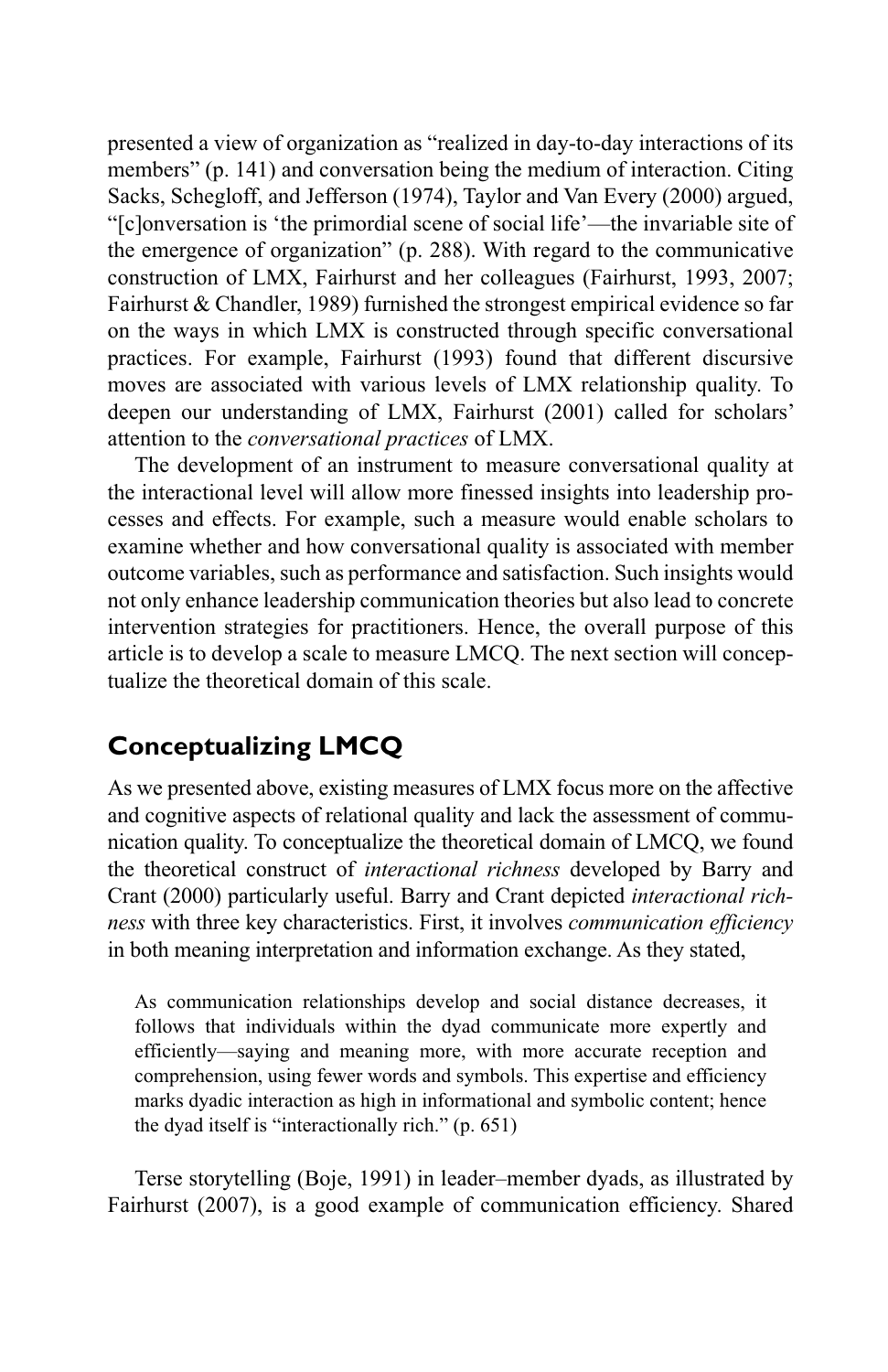context, goals, and meanings allow the co-construction of a story through abbreviated plots and truncated sequences.

The second characteristic is *coordination*, described as "interactional synchrony," a term borrowed from research on social interaction (Bernieri, Davis, Rosenthal, & Knee, 1994) for a result of "shared systems of meaning through prior experience, communication behavior, and the development of appropriate social-cognitive structures (e.g., relationally relevant perceptions, norms, attributions, and expectancies)" (p. 651). Again, Fairhurst (1993) demonstrated coordination in the alignment of discursive moves where leaders and members can anticipate and punctuate the other's next move, such as in patterns of "spiraling agreement" (p. 329).

*Accuracy* in meaning interpretation is the third characteristic of interactional richness. This characteristic takes on special significance given that the work context where interaction largely takes place centers on achieving particular work objectives. The extent to which meanings are accurately shared affects the quality and effectiveness of work.

Taken together, the three characteristics of interactional richness capture the conceptual meaning of conversational quality. Thus, we extend Barry and Crant (2000) and define LMCQ as the degree to which the conversation between a leader and his or her member is "efficient (high in symbolic content), coordinated (characterized by synchronous interaction), and accurate (symbolic meaning is shared and appropriately interpreted)" (p. 651). Based on this conceptualization, we designed and tested a LMCQ measurement instrument through a series of three studies, which we report below.

## **Study I: Item Generation and Content Validity Assessment**

#### *Purpose*

Study I consisted of two steps. In Step 1, we operationalized the construct by deductively generating scale items. We chose a deductive approach to item generation for two reasons: Our construct has a clear conceptual basis as established above, which allows adequate guide for item development; also, as Hinkin (1998) suggested, a deductive approach has the advantage of assuring content validity in the sense of covering the domains of interest within a construct. Step 2 was a content validity assessment of the generated scale items. Our purpose for this step was to assure that the generated scale items indeed measure communication behaviors instead of the affective or cognitive aspects of a relationship as other existing LMX measures do.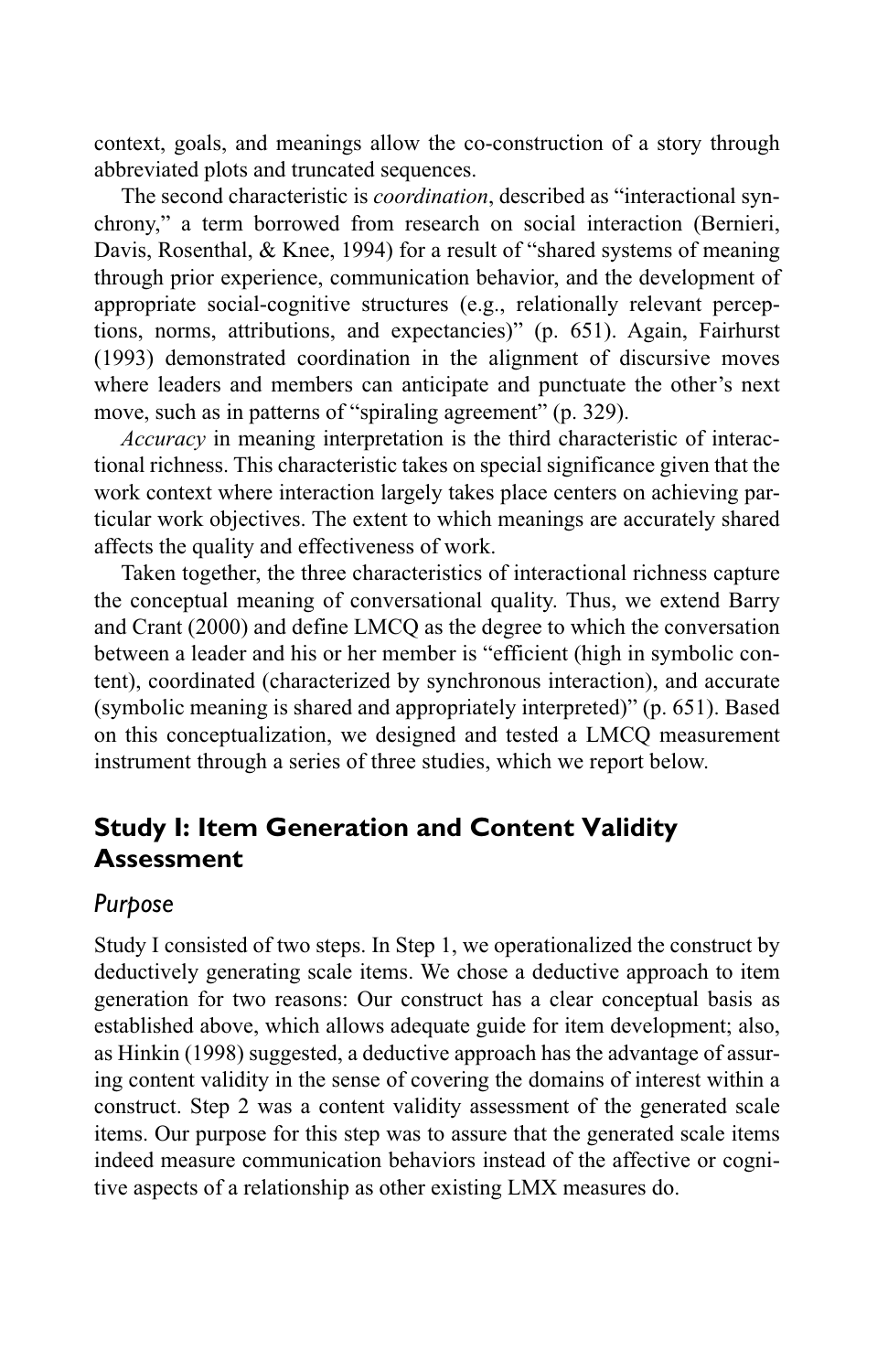#### *Item Generation*

In the process of designing the measurement instrument, we were confronted with three possibilities in terms of measurement method: member's self-report, leader's self-report, or a third-party observer's report of leader–member conversational behavior. Existing research on LMX (e.g., Zhou & Schriesheim, 2009, 2010) has shown that these choices are not simply a methodological one. Instead, these perspectives are conceptually different because each party's perspective or perception of a relationship may enable a different course of action and produce different outcomes. The relationship among the three perspectives is not so much a matter of triangulation but of crystallization (Richardson, 2000), that is, creating a fuller understanding of the phenomenon. We believe that a more complete understanding of conversational quality requires the measurement from all three perspectives. However, given the exploratory nature of our attempt at scale construction, we chose to adopt member self-report as a starting point with the understanding that future research will adapt the measure for leader and third-party perspectives and test its performance. In addition to measurement methods, another concern has to do with the modality in which conversations may take place at work, such as face-to-face versus mediated. Although technology-mediation, such as conversation via Skype, may pose unique challenges in the form of antecedent factors that may influence conversational quality, we argue that our definition of conversational quality is capable of capturing the construct independent of modalities. Certainly, this assumption could be put to empirical tests in the future. For now, we decided to create scale items without specifying the modality of conversation.

Hence, based on the conceptual definition and assumptions discussed above, we generated 15 items (Table 1). Five items were developed for each of the three characteristics. For example, for communication efficiency, we created the item, "when discussing work-related matters, my supervisor and I can convey a lot to each other even in a short conversation"; for coordination, an item reads, "when talking about how to get things done at work, my supervisor and I align our ideas pretty easily"; for accuracy, an item states, "my supervisor and I interpret each other's ideas accurately when discussing work-related matters." Among these 15 items, 3 were negatively worded. We were aware that scholars disagree on the use of negatively worded items. For example, their inclusion may mitigate response pattern bias (Hinkin, 1995). However, Hinkin (1995) argued that their inclusion might cause some concerns, such as introducing systematic error (Jackson, Wall, Martin, & Davids,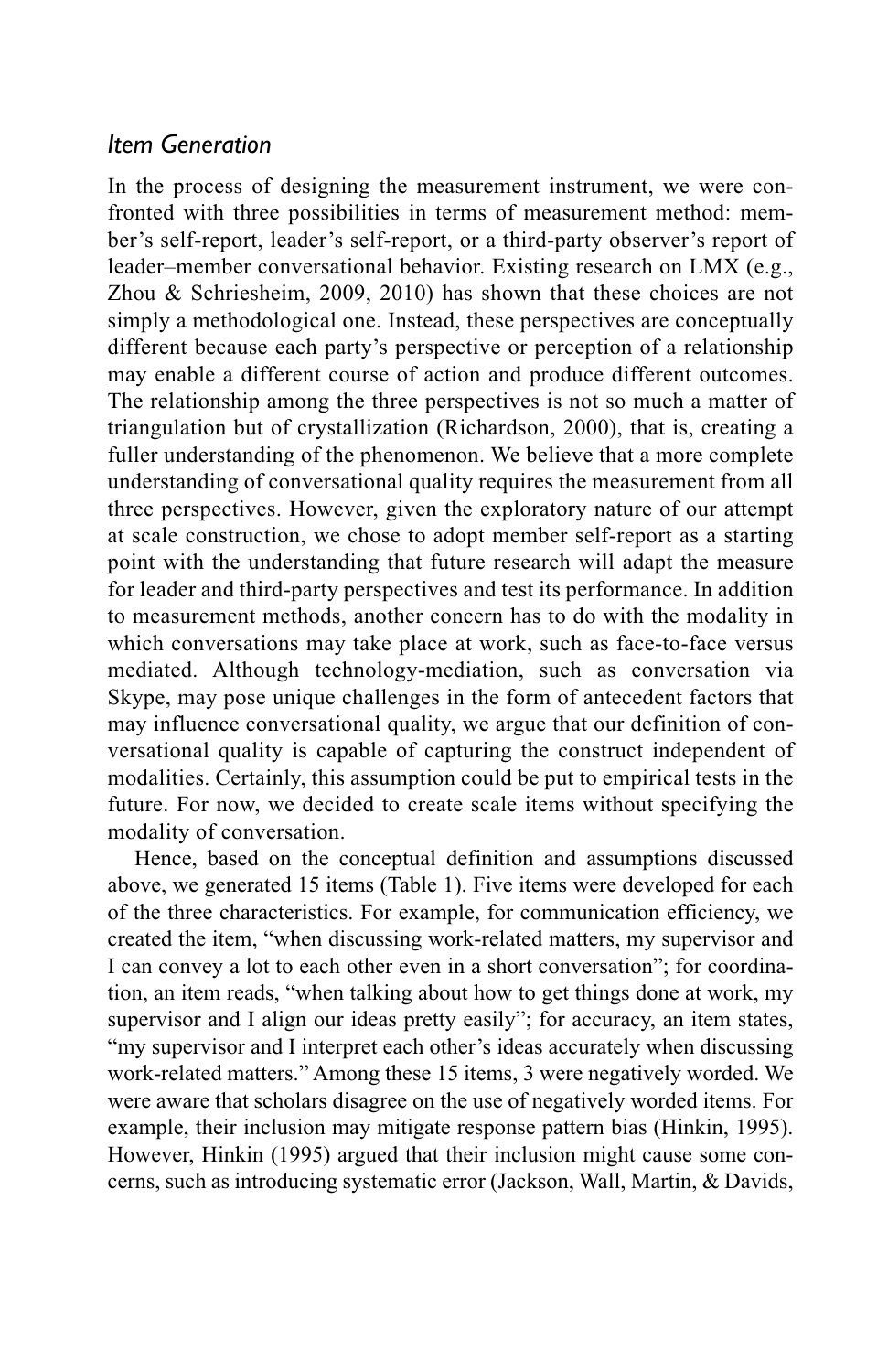| Table 1. Study I: Content Validity Ratings by Eight Raters. |
|-------------------------------------------------------------|
|-------------------------------------------------------------|

| Items                                                                                                                                                         | CVR <sup>a</sup> |
|---------------------------------------------------------------------------------------------------------------------------------------------------------------|------------------|
| <b>LMCO</b>                                                                                                                                                   |                  |
| With regard to getting things done, the conversations between<br>my supervisor and me are efficient. (Efficiency)                                             | .75              |
| My supervisor and I have the right amount of conversations<br>necessary to get jobs done at work. (Efficiency)                                                | .50              |
| The conversations between my supervisor and me have a lot of<br>unnecessary back-and-forth when we try to accomplish work<br>tasks. (Efficiency) <sup>b</sup> | .50              |
| When discussing work-related matters, my supervisor and I<br>can convey a lot to each other even in a short conversation.<br>(Efficiency)                     | .75              |
| When discussing work-related matters, my supervisor and I<br>do not have to say a whole lot to get our ideas across to each<br>other. (Efficiency)            | ı                |
| When talking about work tasks, the conversations between my<br>supervisor and me are smooth. (Coordination)                                                   | .75              |
| When talking about how to get things done, my supervisor and I<br>can easily build on each other's ideas. (Coordination)                                      | .25              |
| When talking about how to get things done, the conversations<br>between my supervisor and me usually flow nicely.<br>(Coordination)                           | .75              |
| When talking about how to get things done at work,<br>my supervisor and I usually align our ideas pretty easily.<br>(Coordination)                            | .75              |
| When talking about how to get things done at work,<br>my supervisor and I are usually in sync with each other.<br>(Coordination)                              | .75              |
| My supervisor and I usually have accurate understanding of what<br>the other is saying when we try to get things done at work.<br>(Accuracy)                  | ı                |
| When we discuss how to accomplish tasks at work,<br>my supervisor and I usually have no problem correctly<br>understanding each other's ideas. (Accuracy)     | I                |
| My supervisor and I often have misunderstandings of each<br>other's ideas when talking about work tasks. (Accuracy) <sup>b</sup>                              | .75              |
| My supervisor and I interpret each other's ideas accurately when<br>discussing work-related matters. (Accuracy)                                               | ı                |
| When discussing work-related matters, my supervisor and I<br>often have difficulty accurately understanding each other's<br>thoughts. (Accuracy) <sup>b</sup> | ı                |

*(continued)*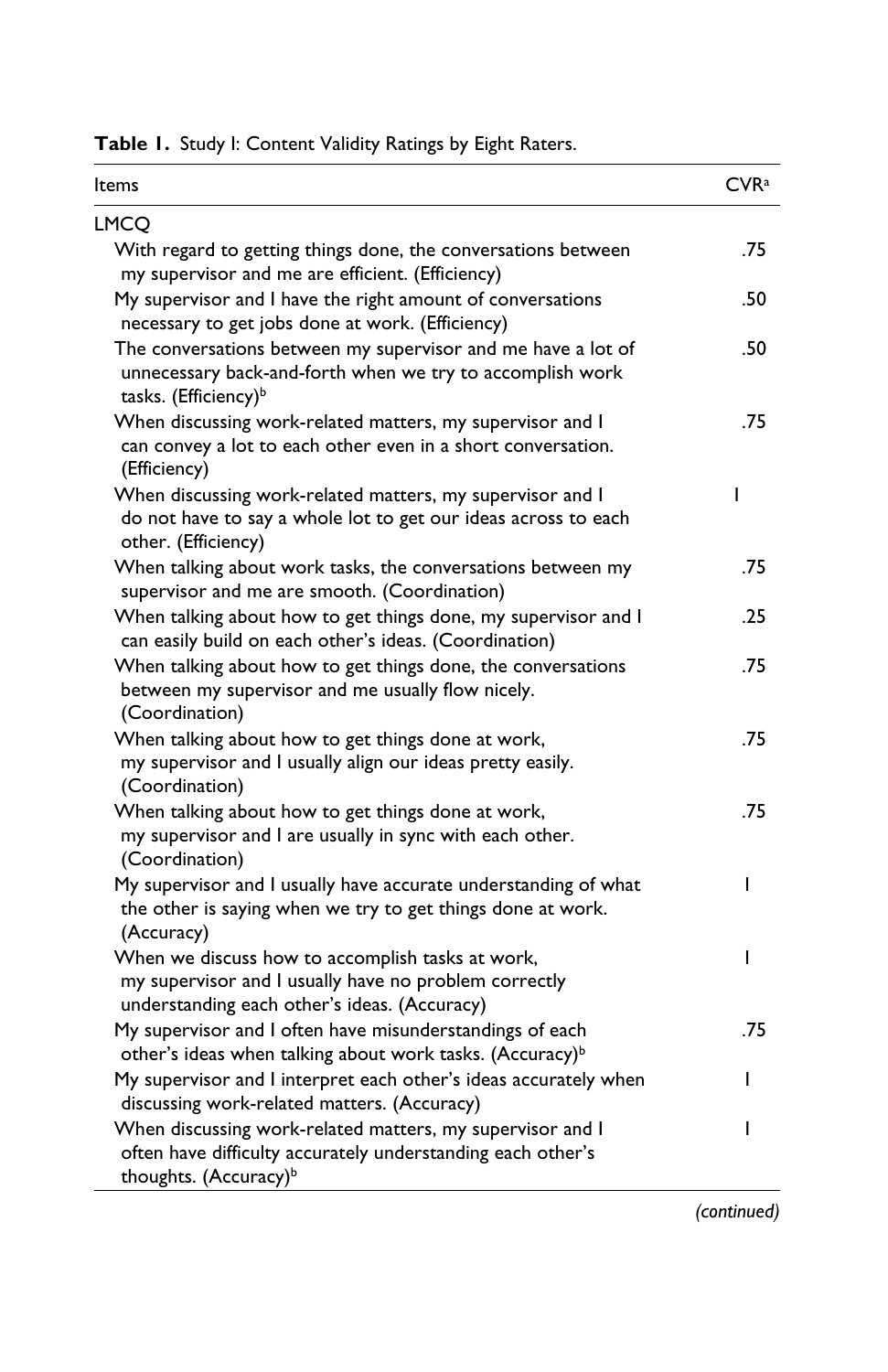|  |  |  | Table I. (continued) |  |
|--|--|--|----------------------|--|
|--|--|--|----------------------|--|

| Items                                                                                                                                                                                      | CVR <sup>a</sup> |
|--------------------------------------------------------------------------------------------------------------------------------------------------------------------------------------------|------------------|
| LMX7                                                                                                                                                                                       |                  |
| I usually know where I stand with my manager.                                                                                                                                              | -1               |
| My supervisor understands my problems and needs well enough.                                                                                                                               | $-1$             |
| My supervisor recognizes my potential.                                                                                                                                                     | $-1$             |
| I can count on my supervisor to "bail me out" at his or her<br>expense when I really need it.                                                                                              | $-1$             |
| Regardless of how much power my supervisor has built into his<br>or her position, my supervisor would be personally inclined to<br>use his or her power to help me solve problems at work. | -1               |
| My working relationship with my supervisor is effective.                                                                                                                                   | $-.25$           |
| I have enough confidence in my supervisor to defend and justify<br>his or her decisions when he or she is not present to do so.                                                            | $-1$             |
| LMSX                                                                                                                                                                                       |                  |
| If I do something for my supervisor, he or she will eventually<br>repay me.                                                                                                                | $-1$             |
| My relationship with my supervisor is composed of comparable<br>exchanges of giving and taking.                                                                                            | -1               |
| I have a balance of inputs and outputs with my supervisor.                                                                                                                                 | $-.25$           |
| My supervisor and I have a two-way exchange relationship.                                                                                                                                  | 0                |
| Voluntary actions on my part will be returned in some way by<br>my supervisor.                                                                                                             | -1               |
| I do not have to specify the exact conditions to know my<br>supervisor will return a favor.                                                                                                | -1               |
| My efforts are reciprocated by my supervisor.                                                                                                                                              | $-.5$            |
| When I give effort at work my supervisor will return it.                                                                                                                                   | $-.75$           |

a Content Validity Ratio: For eight raters, a value of .75 is required as the minimum to retain an item (Lawshe, 1975).

bReverse-coded items.

1993) and having low item loadings for reverse-coded items (Hinkin, 1995). Given the unsettled nature of this issue and the exploratory stage of the present research, we decided to include the negatively worded items in our initial test and examine how they perform. Following Hinkin's (1998) suggestions for scale development, we next conducted a content validity assessment of the generated items to study whether they indeed measure communication behaviors as designed rather than the affective or cognitive aspects of a relationship.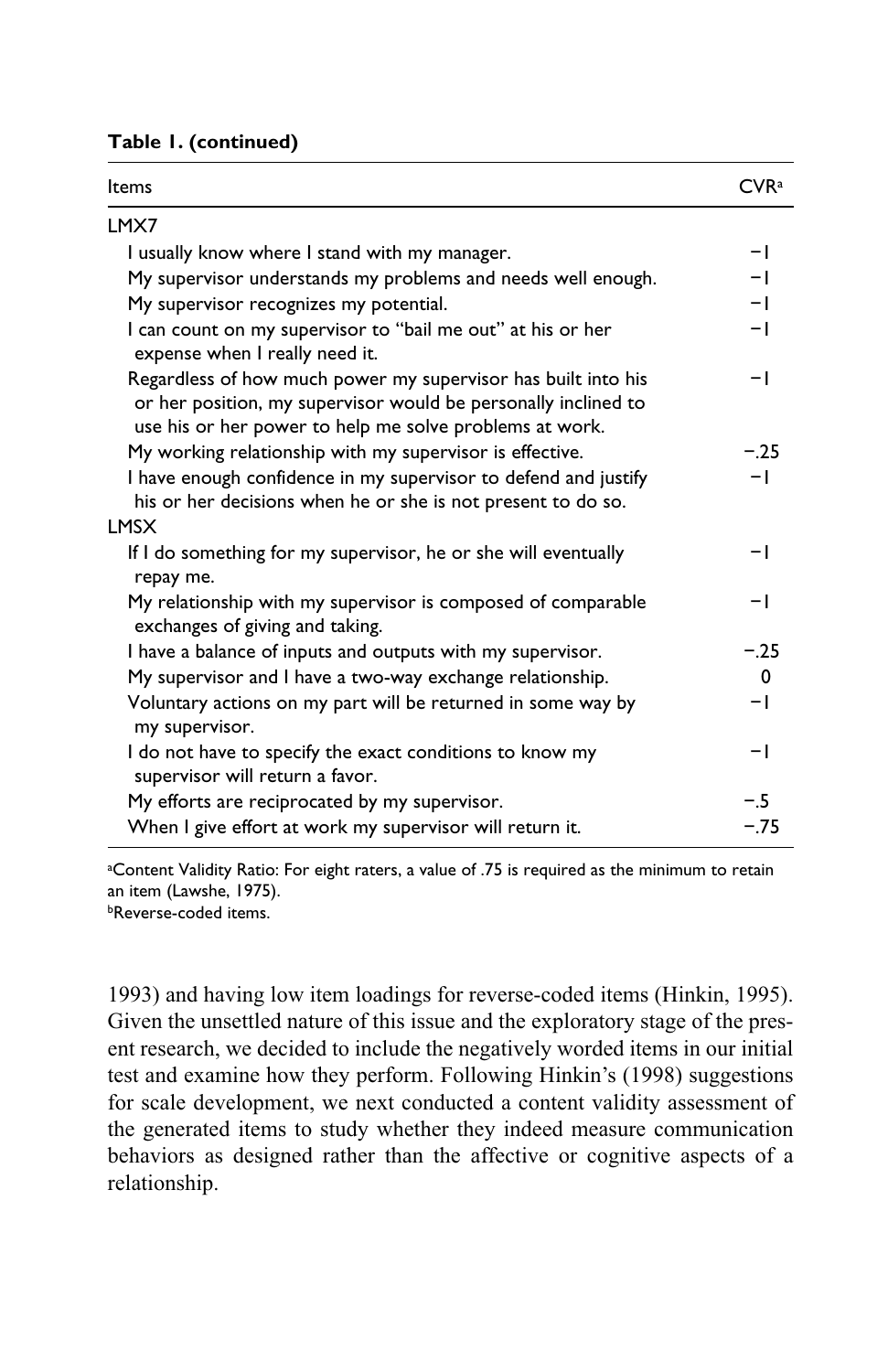#### *Content Validity Assessment*

*Method.* We mixed the 15 items we generated with two other LMX measures: LMX7 (7 items) and LMSX (8 items). Eight graduate students in a class, all of whom had work experience, were then given the task of rating these items. We did not include LMX-MDM in the assessment for two reasons. First, LMX7 has broader use in existing studies than LMX-MDM. Second, Bernerth et al. (2007) demonstrated that both LMX7 and LMX-MDM tap into the affect and loyalty aspects of LMX. As discussed earlier, previous measures of LMX have tapped into affect, loyalty, and social exchange (Bernerth et al., 2007; Graen & Scandura, 1987), while the measurement items of LMCQ were designed to examine communication in LMX instead. Raters were asked to code each item into one of five categories: Communication, Affect, Loyalty, Social Exchange, or Unidentifiable.

*Results.* To analyze the content validity of the generated items, a content validity ratio (CVR) statistic was calculated for each item (Lawshe, 1975). Bernerth et al. (2007) used this procedure to test the content validity of LMSX. The formula of CVR is as follows:

$$
CVR = \frac{(n_c - N/2)}{(N/2)},
$$

in which  $n_c$  is the number of raters who classify the content of an item as "communication" and *N* is the total number of raters. When fewer than half of the raters code an item as "communication," the CVR is negative; when it is by half, the CVR is 0; when more than half, the CVR is positive; when every rater codes an item as "communication," the CVR is 1. For 8 raters, the minimum value of CVR, to retain an item as content valid, is .75 (Lawshe, 1975). As shown in Table 1, 12 of the 15 items generated resulted in a value of .75 or above and were retained as content valid for further studies. Three items were deleted.

*Discussion.* Based on Barry and Crant's (2000) interactional richness construct, we generated 15 items. Content validity assessment findings suggested that 12 of the 15 items achieved high content validity and could be retained for further scale construction. The assessment also provided empirical evidence that LMX7, the most widely used measure of LMX, does not tap into communication. Most of its items were rated as either about affect or loyalty in a leader–member dyad, similar to Bernerth et al.'s (2007) findings. In addition, our assessment results confirmed that LMSX largely measures the perceived social exchange process regarding reciprocity and balance of inputs and outputs in the dyadic relationships.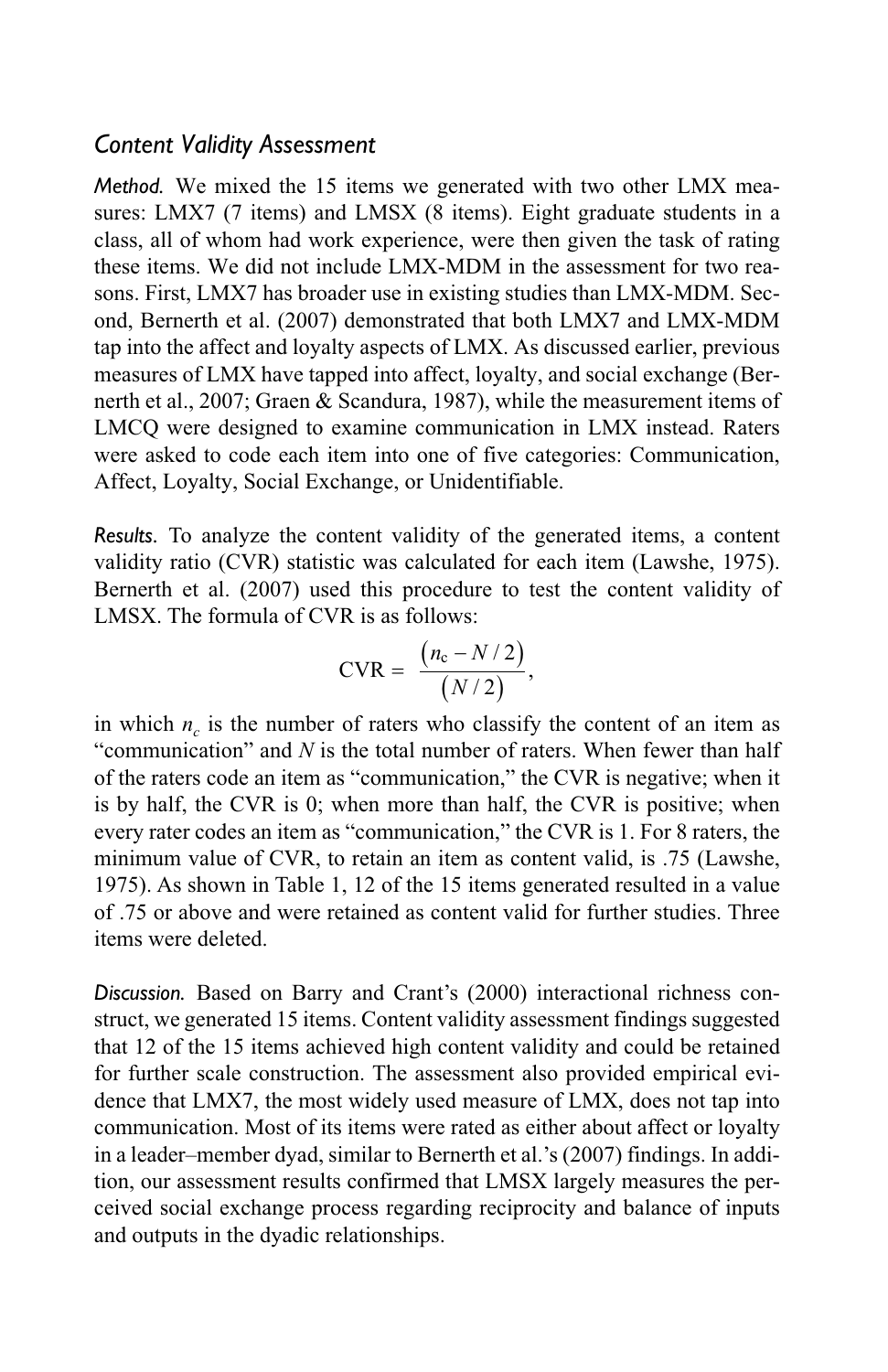## **Study II: Scale Construction**

#### *Purpose*

The purpose of the second study was twofold: (a) to refine the structure of our scale through inter-item correlation analysis and exploratory factor analysis and (b) to examine the scale's reliability.

## *Method*

The study used an online survey. Participants in this study were recruited through the network of undergraduate students enrolled in classes in a U.S. Midwestern public university. Students were invited to refer the study to people who, by the time of the study, had been full-time employees in the past 6 months and had a direct supervisor in the past 6 months. Students were asked to submit names and contact information of the survey participants they referred and were told that participants may be contacted for verification; survey participants were asked to input the name of the referring student in the survey. Students gained course credit when the information was matched. Although no actual verification contact was made with participants due to resource limitations, this mechanism was designed to deter students from filling out the survey themselves. Similar sampling strategies have been used in the past and demonstrated to be effective in gaining respondents representing a wide range of jobs and industries (Sin, Nahrgang, & Morgeson, 2009). We invited 487 students in total and 92 students eventually participated in recruitment. A total of 281 survey responses were received. After deleting cases with incomplete data and responses that did not meet the criteria,  $N = 232$  useable surveys were retained for analysis. In the sample,  $37\%$ were males and 63% females with an average age of 35. Participants were from diverse racial groups, including 66.4% Whites/Caucasians, 24.5% Blacks/African Americans, 3.5% Hispanics, 2.6% Asians, and 3.1% mixed. Because of the non-representative sampling technique, the sample demographics did not match closely those of the general employed population in the United States (Bureau of Labor Statistics, 2012). Most notably, there was a much higher representation of female employees (63%) than that of the national data of 47%. This difference could have resulted from a lack of representation of male-dominated industries in our sample, such as manufacturing  $(5.6\%)$ , transportation  $(1.3\%)$ , and construction  $(0.9\%)$ . With regard to representation of racial groups, although it did not match closely the national population data (68.1% Whites/Caucasians, 11.1% Black/African Americans, 15.4% Hispanics, and 5.4% Asians), the sample, to a large extent, reflected the racial composition of the Midwestern university student body (60.8%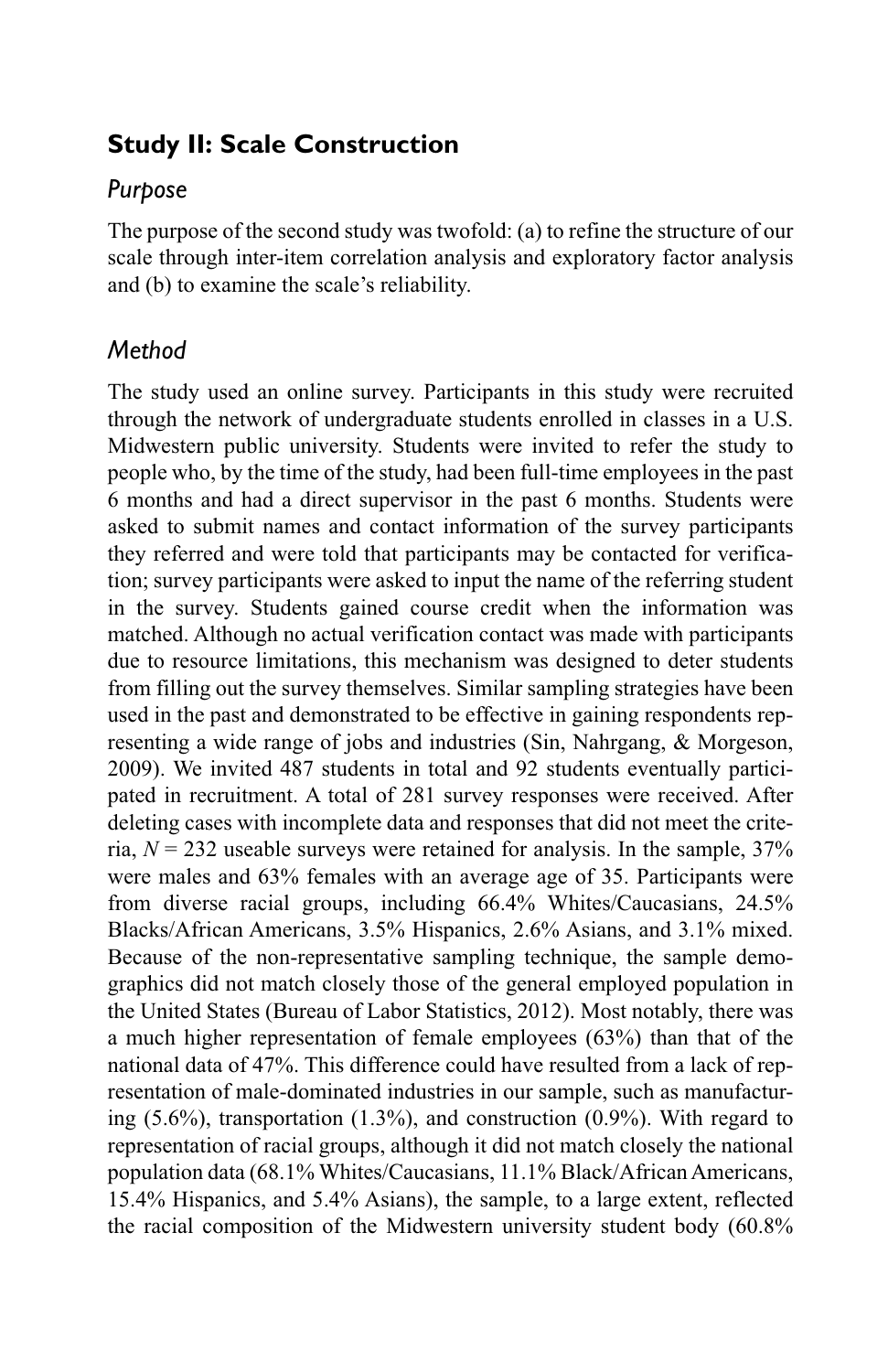Whites/Caucasians, 18.6% Black/African Americans, 3.4% Hispanics, and 2.7% Asians). This result may have reflected the nature of a network sample in which students working as recruiters had the tendency to seek out individuals within their own racial groups. In addition, in the sample, the organizations where survey participants worked ranged from small sizes of fewer than 100 employees (34.1%), middle sizes of between 100 and 500 employees (26.6%) to large sizes of more than 500 employees (39.3%). The median organizational tenure was 4 years and the median time that participants worked for their direct supervisors was 2 years.

#### *Results*

*Inter-item correlation.* Among the 12 items, the two reverse-coded items showed statistically significant but low correlations with other items. The other 10 items demonstrated statistically significant, moderate to high correlations (Table 2).

*Exploratory factor analysis.* We conducted principal axis factor (PAF) analysis with oblique rotation. PAF was chosen instead of principal components factor (PCF) analysis, for the purpose of identifying the scale's structure and because little is known at this point regarding the scale's specific error variance (Hair, Anderson, Tatham, & Black, 1998; Hinkin, 1998). We used oblique rotation method because, as Costello and Osborne (2005) indicated, in social science research, some correlations among factors are generally expected and "oblique rotation should theoretically render more accurate, and perhaps more reproducible, solution" (p. 3). Also, Hair et al. (1998) recommended the use of oblique rotation if the goal is to obtain theoretically meaningful factors instead of variable reduction.

The decision criteria for the scale's factor solution included the following: (a) the eigenvalues are 1.0 or better for all factors; (b) variance accounted for by factors exceeds 60%; and (c) the retained factors possess at least three items with primary loadings of .70 or better and secondary loadings below .40. As shown in Table 3, a two-factor structure emerged, accounting for 71.42% of variance. However, the second factor had only two items: Items 10 and 12, both of which were negatively worded and reverse-coded. Schmitt and Stults (1985) suggested that researchers should be highly suspicious of factors loaded primarily with negatively worded items because these factors have a greater chance of being the result of certain response patterns caused by negative wordings rather than substantive theoretical reasons. In addition, the earlier inter-item correlational analysis had shown Items 10 and 12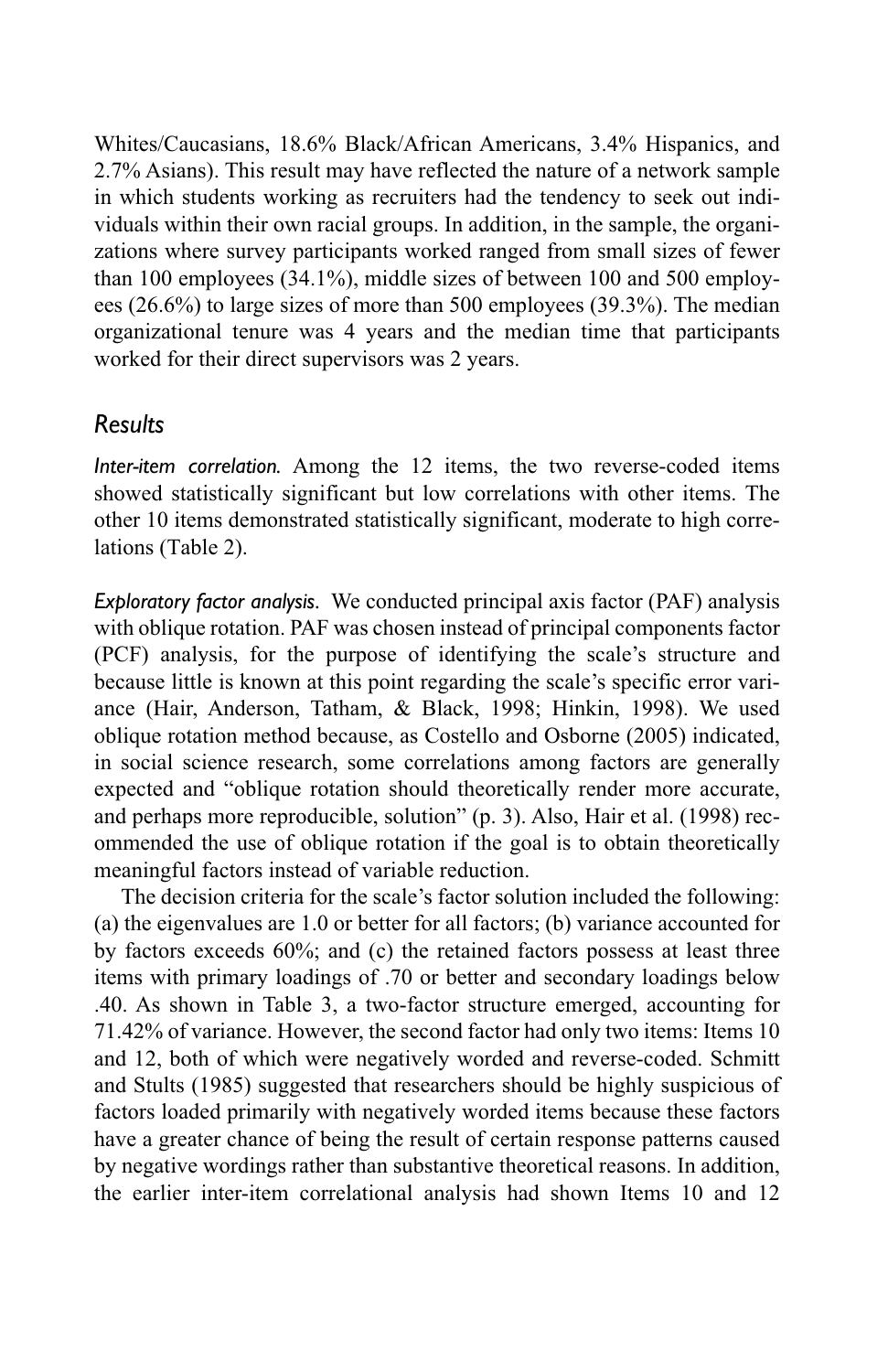| Table 2. Study II: LMCQ Item Descriptive Statistics and Correlation Matrix (Pearson's Correlation Coefficient, r).                          |      |               |                          |                    |              |              |                 |         |          |          |             |  |
|---------------------------------------------------------------------------------------------------------------------------------------------|------|---------------|--------------------------|--------------------|--------------|--------------|-----------------|---------|----------|----------|-------------|--|
|                                                                                                                                             | ξ    | S             |                          | 2                  |              |              | LO <sub>1</sub> | P       | $\infty$ | $\sigma$ | $\subseteq$ |  |
| I. With regard to getting things done,<br>supervisor and me are efficient.<br>the conversations between my                                  | 539  | $\frac{8}{3}$ | $\overline{\phantom{a}}$ |                    |              |              |                 |         |          |          |             |  |
| convey a lot to each other even in<br>matters, my supervisor and I can<br>2. When discussing work-related<br>a short conversation.          | 5.47 | 1.50          | ***!                     | I                  |              |              |                 |         |          |          |             |  |
| not have to say a whole lot to get<br>matters, my supervisor and I do<br>our ideas across to each other.<br>3. When discussing work-related | 4.78 | 1.55          | $53***$                  | $63***$            | I            |              |                 |         |          |          |             |  |
| 4. When talking about work tasks,<br>the conversations between my<br>supervisor and me are often<br>smooth.                                 | 5.42 | 147           | $\frac{1}{2}$            | <b>19***</b>       | 56***        | I            |                 |         |          |          |             |  |
| between my supervisor and me<br>5. When talking about how to get<br>things done, the conversations<br>usually flow nicely.                  | 5.36 | $-1.40$       | $75***$                  | $7$ <sup>***</sup> | $64***$      | 78***        | I               |         |          |          |             |  |
| things done at work, my supervisor<br>and I usually align our ideas pretty<br>6. When talking about how to get<br>easily.                   | 5.28 | 1.39          | $76***$                  | 75***              | $66***$      | $73***$      | 79***           |         |          |          |             |  |
| things done at work, my supervisor<br>and I are usually in sync with each<br>7. When talking about how to get<br>other.                     | 5.34 | 1.45          | <b>78***</b>             | $74***$            | <b>59***</b> | <b>76***</b> | $.78***$        | $82***$ |          |          |             |  |

**Table 2.** Study II: LMCQ Item Descriptive Statistics and Correlation Matrix (Pearson's Correlation Coefficient, *r*). Č منمامس  $C$ Table 2 Study II: IMCO Itam Descriptive Statistics and Correlation Matrix (Pea

*(continued)*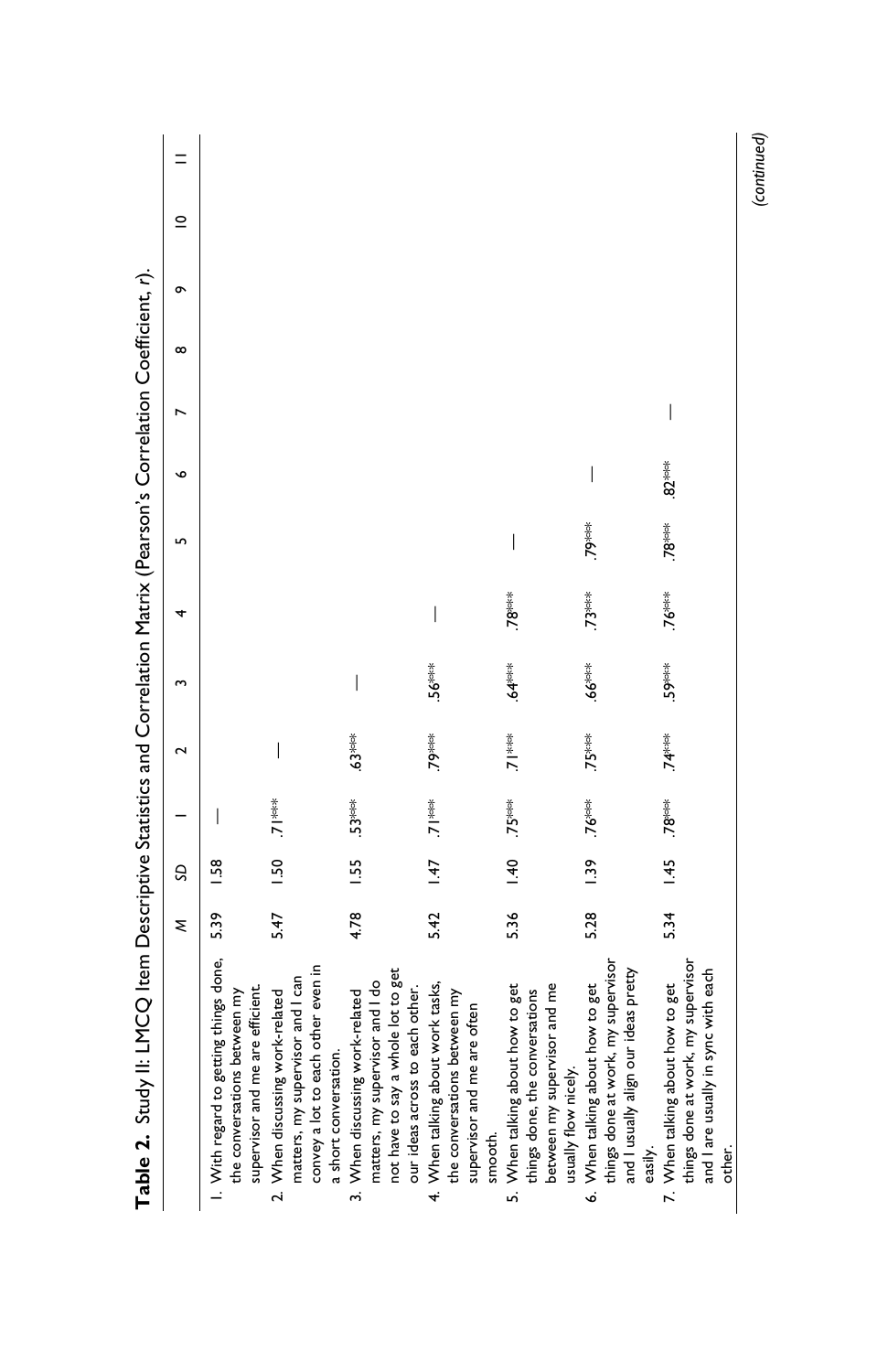| Table 2. (continued)                                                                                                                                         |      |   |                          |          |           |           |         |              |              |                 |          |             |          |
|--------------------------------------------------------------------------------------------------------------------------------------------------------------|------|---|--------------------------|----------|-----------|-----------|---------|--------------|--------------|-----------------|----------|-------------|----------|
|                                                                                                                                                              | ξ    | ຊ |                          | $\sim$   |           |           |         | ۰o           |              | $\infty$        |          | $\subseteq$ |          |
| accurate understanding of what the<br>other is saying when trying to get<br>8. My supervisor and I usually have<br>things done at work.                      |      |   | $5.33$ 1.43 76***        | $76***$  | $.56***$  | $.76***$  | $76***$ | $7^{***}$    | <b>79***</b> | I               |          |             |          |
| 9. When we discuss how to get things<br>done at work, my supervisor and I<br>usually have no problem correctly<br>understanding each other's ideas.          | 5.34 |   | $1.41$ 76 <sup>***</sup> | $76***$  | $64***$   | $7^{***}$ | $83***$ | <b>79***</b> | $75***$      | <b>76***</b>    | $\mid$   |             |          |
| misunderstandings of each other's<br>10. My supervisor and I often have<br>ideas when talking about work<br>tasks. <sup>a</sup>                              | 5.03 |   | $1.76$ $.22***$          | $15*$    | $\vec{a}$ | $.26***$  | $25***$ | $.26***$     | $23**$       | $28***$         | $.24***$ | $\mid$      |          |
| II. My supervisor and I interpret each<br>discussing work-related matters.<br>other's ideas accurately when                                                  | 5.04 |   | $1.54.65***$             | $.65***$ | 59***     | $.67***$  | $74***$ | $77***$      | $74***$      | $5^{***}$       |          | $.23***$    | I        |
| 12. When discussing work-related<br>often have difficulty accurately<br>matters, my supervisor and I<br>understanding each other's<br>thoughts. <sup>a</sup> | 4.88 |   | $1.80$ $24***$           | $.23***$ | $15*$     | $.22***$  | $28***$ | $27***$      | $25***$      | $29***$ $24***$ |          | $.65***$    | $.24***$ |

Note. LMCQ = Leader-Member Conversational Quality.<br>\*Reverse-coded items.<br>\*p < .05. \*\*p < .01. \*\*\*p < .001. *Note.* LMCQ = Leader–Member Conversational Quality. aReverse-coded items.

\**p* < .05. \*\**p* < .01. \*\*\**p* < .001.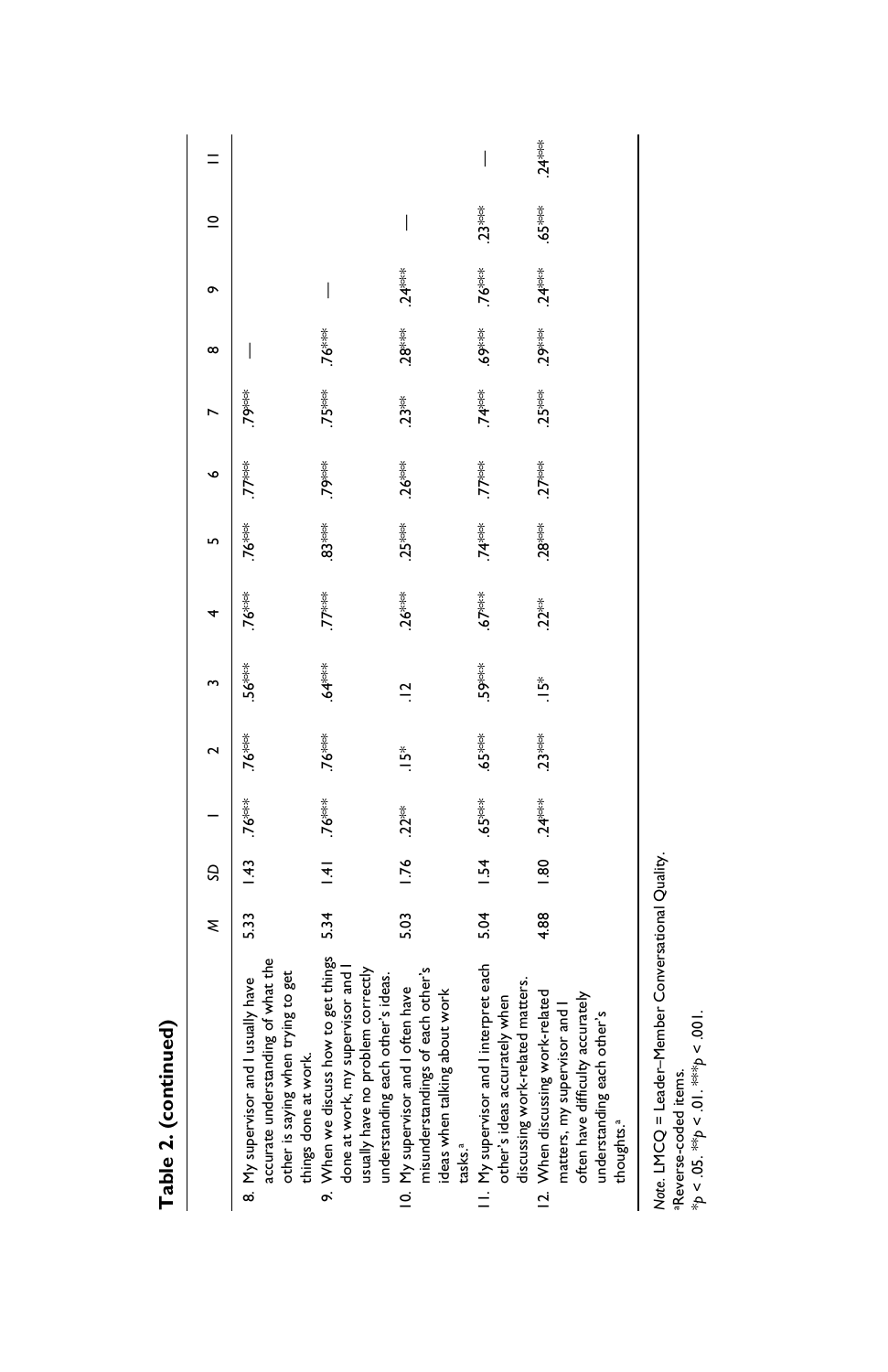|                                                                                                                                                    |       | Factor       |
|----------------------------------------------------------------------------------------------------------------------------------------------------|-------|--------------|
| Item                                                                                                                                               | ı     | $\mathbf{2}$ |
| With regard to getting things done, the conversations<br>between my supervisor and me are efficient.                                               | .84   | .29          |
| When discussing work-related matters, my supervisor and I<br>can convey a lot to each other even in a short conversation.                          | .85   | .23          |
| When discussing work-related matters, my supervisor and I<br>don't have to say a whole lot to get our ideas across to each<br>other.               | .70   | .16          |
| When talking about work tasks, the conversations between<br>my supervisor and me are often smooth.                                                 | .85   | .30          |
| When talking about how to get things done, the conversations<br>between my supervisor and me usually flow nicely.                                  | .89   | .32          |
| When talking about how to get things done at work, my<br>supervisor and I usually align our ideas pretty easily.                                   | .90   | .32          |
| When talking about how to get things done at work, my<br>supervisor and I are usually in sync with each other.                                     | .89   | .30          |
| My supervisor and I usually have accurate understanding of<br>what the other is saying when trying to get things done at<br>work.                  | .87   | .36          |
| When we discuss how to get things done at work, my<br>supervisor and I usually have no problem correctly<br>understanding each other's ideas.      | .90   | .29          |
| My supervisor and I often have misunderstandings of each<br>other's ideas when talking about work tasks. <sup>a</sup>                              | .26   | .85          |
| My supervisor and I interpret each other's ideas accurately<br>when discussing work-related matters.                                               | .81   | .29          |
| When discussing work-related matters, my supervisor and I<br>often have difficulty accurately understanding each other's<br>thoughts. <sup>a</sup> | .28   | .76          |
| Eigenvalues                                                                                                                                        | 7.42  | 1.15         |
| % of variance accounted for by each factor                                                                                                         | 61.86 | 9.56         |

**Table 3.** Study II: Factor Loadings of LMCQ.

a Reverse-coded items.

having low correlations with other items. Based on these results, we deleted Items 10 and 12. In addition, Item 3 had a factor loading of .695, while all of the other remaining items were above .80. Thus, Item 3 was removed from the scale. This resulted in nine items being retained with a one-factor solution.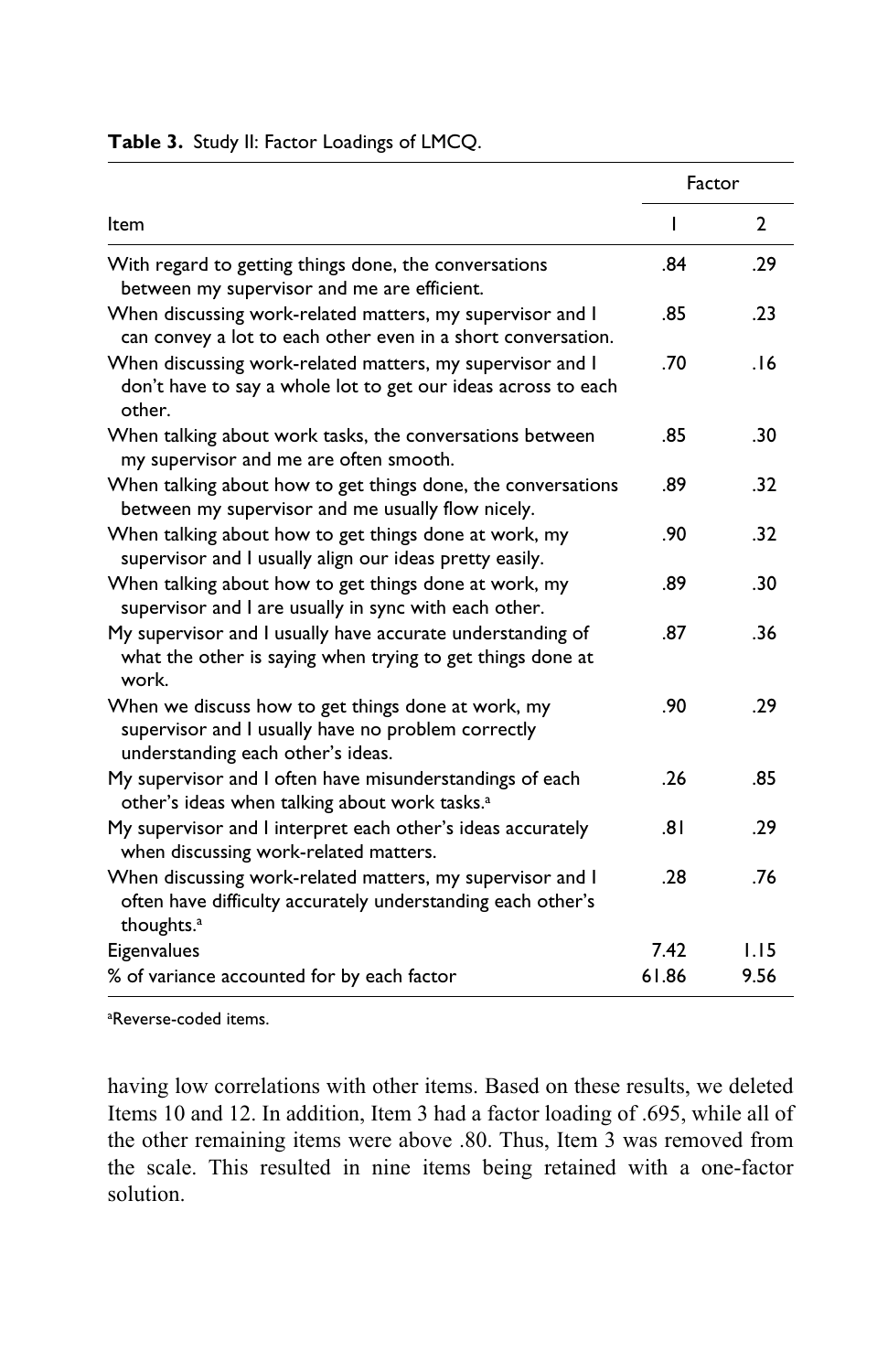*Internal consistency reliability.* Reliability is a necessary condition of validity. To assess the internal consistency reliability of the nine-item scale, we used Cronbach's alpha (Hinkin, 1998). Cronbach's alpha for the scale was .96, indicating that item covariance is strong and the scale adequately captures the construct domain (Churchill, 1979; Hinkin, 1998).

#### *Discussion*

In this second study, our primary task was to assess and develop the scale structure. Through inter-item correlational analysis and exploratory factor analysis, a unidimensional one-factor structure was obtained. Reliability analysis demonstrated high internal consistency reliability. To validate the nine-item LMCQ scale, we undertook a third study reported in the following section.

## **Study III: Scale Validation**

## *Purpose*

Our present research so far has created a nine-item LMCQ scale and offered evidence of its content validity, internal consistency, and high reliability. To further validate the scale, as suggested by Hinkin (1995, 1998), Study III used a different sample to test the scale's convergent and discriminant validity and criterion-related validity.

## *Method*

An online survey was conducted. We recruited participants through the network of undergraduate students enrolled in two State Universities located in two U.S. cities, one in a Midwest state and the other in a South-Central state. Students were asked to refer the study to people who, by the time of the study, had been full-time employees in the past 6 months and had a direct supervisor in the past 6 months. Like in Study II, we required students to submit names and contact information of the survey participants they referred, and students were told that participants might be contacted for verification; survey participants were asked to input the name of the referring student in the survey. Students gained course credit when the information was matched. At the university in the South-Central City, we submitted the research recruitment invitation to the university's online research participation system where multiple faculty research projects were presented from which students were allowed to choose one or two for participation to receive extra research credit. In total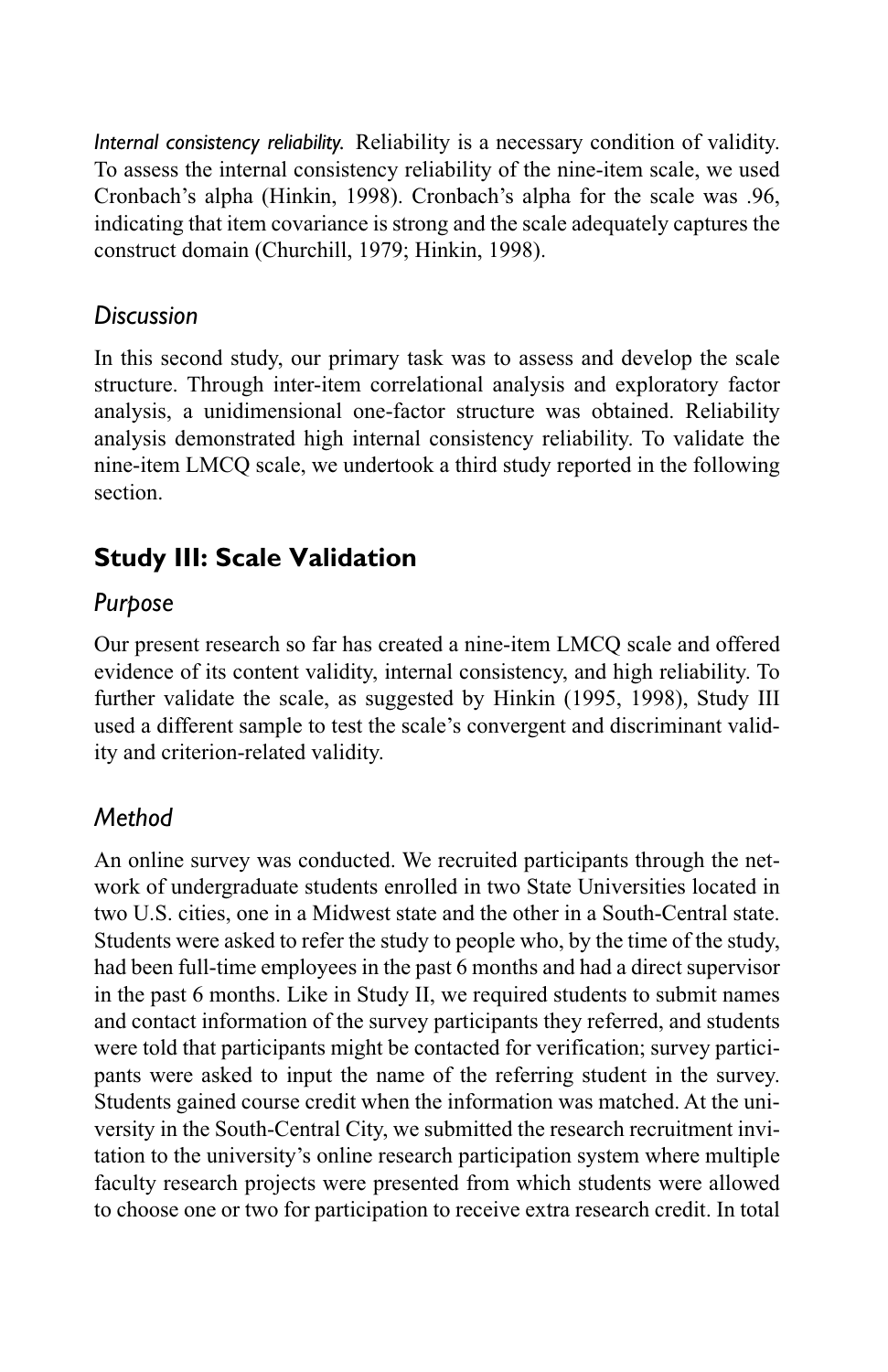1,100 students had access to our invitation to help recruit participants; 102 eventually participated in recruitment. We received 259 survey responses. After deleting incomplete responses and responses that did not meet the criteria, the study resulted in a sample of 186 responses. At the university in the Midwest City, we invited 291 students to help recruit participants; 66 actually participated in recruitment. We received 236 survey responses in total. After the deletion of incomplete and unqualified responses, 166 valid responses were retained. The two samples of participants were compared with regard to key test variables and did not show statistically significant differences. Therefore, the two samples were combined for subsequent analyses,  $N = 352$ . In this combined sample, there were 37% male and 63% female participants with an average age of 34. Among participants 68.4% were Whites/ Caucasians, 23.7% Blacks/African Americans, 2.9% Asians, 2.4% Hispanics, 1.2% Native American Indians, and 1.5% mixed races. The sample demographics were very similar to those in Study II. The median time of employment for the participants was 3 years and median time with a direct supervisor 1 year 10 months. As reported by the survey participants, their supervisors were 51% male and 49% female with an average age of 44. Among supervisors, 81.3% were Whites/Caucasians, 12.2% Blacks/African Americans, 3.9% Hispanics, 1.2% Asians, and 1.5% mixed races.

To facilitate convergent and discriminant validity tests, we used LMSX (Bernerth et al., 2007) to measure LMX quality. Our choice of LMSX in this study, instead of LMX7, was based on several reasons. First, conceptually, LMSX is solidly grounded in social exchange theory. Like LMCQ, it focuses on the exchange of a dyad and provides a more accurate operationalization of the exchange construct than LMX7. Second, unlike LMX7, the LMSX scale was developed through systematic psychometric analyses (Bernerth et al., 2007). Third, the one-dimensional structure of LMSX is clear and uncontroversial. Therefore, LMSX is suitable for the convergent and discriminant validity analyses of LMCQ.

We chose organizational commitment and job-related anxiety as two dependent variables for the criterion-related validity tests. In a positive direction, prior research has shown that LMX is a significant predictor of organizational commitment (Dulebohn et al., 2012). Specifically, higher leader–member relational quality is positively associated with organizational commitment. As we discussed earlier in the article, because work conversation has been qualitatively established to be central in relational development, it is reasonable to expect that, if LMCQ is a valid measure, it should have a significant positive relationship with organizational commitment. We adopted Mowday, Steers, and Porter's (1979) nine-item organizational commitment measurement instrument with a 7-point Likert-type scale  $(1 =$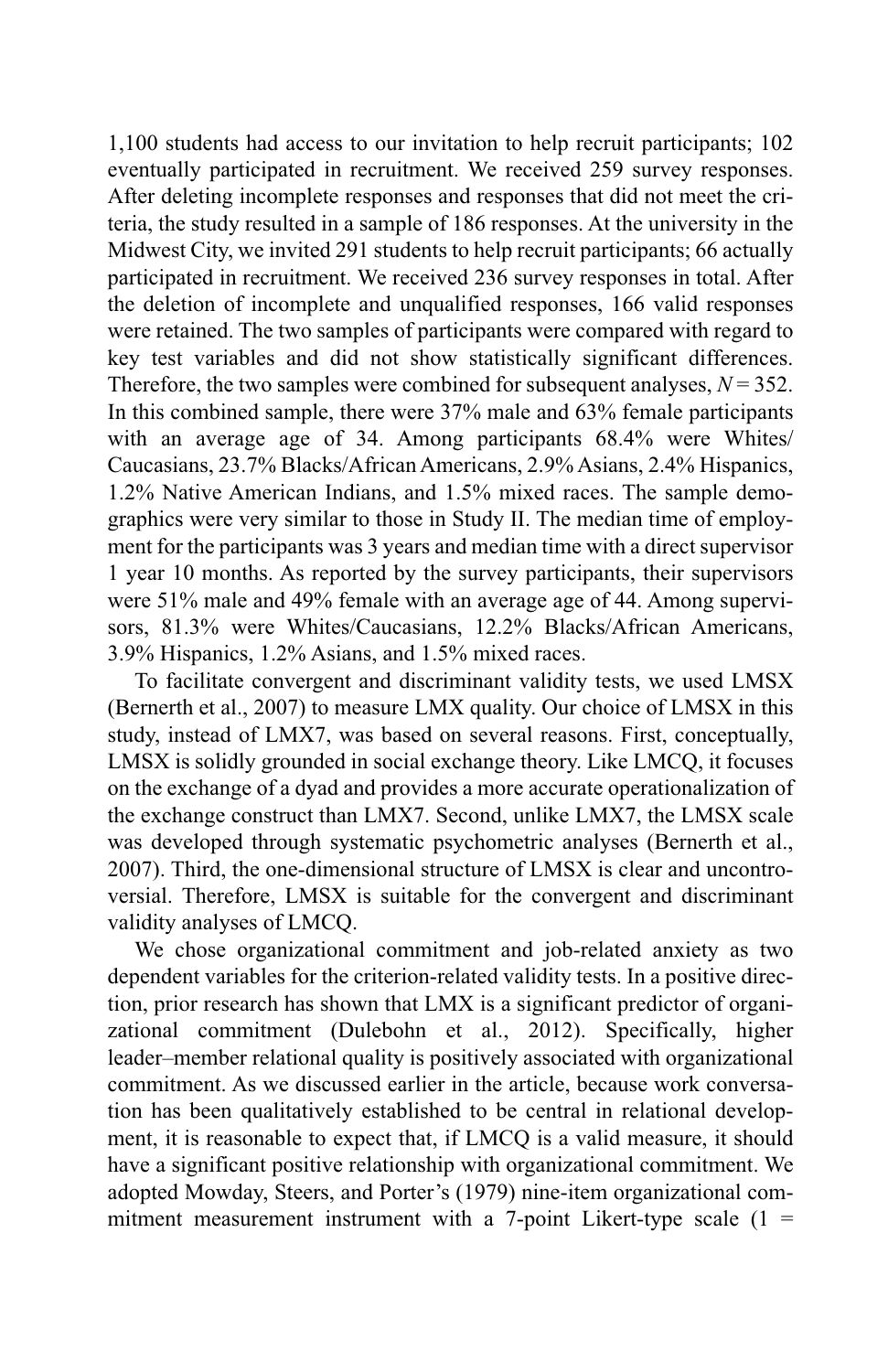*strongly disagree*, 7 = *strongly agree*). A sample item states, "I am willing to put in a great deal of effort beyond that normally expected in order to help this organization be successful."

In an opposite direction, we expected that LMCQ would be negatively associated with member job-related anxiety. Previous research has identified a direct negative association of communication with either self-reported or physical measures of, anxiety across a variety of social contexts. For example, in health care organizations, Wright, Banas, Bessarabova, and Bernard (2010) found that employee perceived communication competence is inversely associated with their perceived workplace stress. Ulrey and Amazon (2001) found in intercultural health care settings that communication effectiveness of health care providers has a significant negative association with providers' reported anxiety levels. Studies in non-work-related social contexts also suggested a significant association between communication and anxiety or stress. For example, a study by Frisby, Byrnes, Mansson, Booth-Butterfield, and Birmingham (2011) reported that everyday talk frequency and topic avoidance among military couples are significant predictors of their reported overall levels of life stress. Among married couples, Floyd and Riforgiate (2008) reported a significant negative association between affectionate communication and their stress hormone levels. Overall, these findings allow us to reasonably expect that conversational quality has an inverse relationship with job-related anxiety; that is, higher LMCQ should be associated with lower job-related anxiety. In this study, five items measuring jobrelated anxiety were adopted from Parker and Decotiis's (1983) job stress scale. A sample item is, "I have felt fidgety or nervous as a result of my job." A 7-point Likert-type scale where  $1 =$  *strongly disagree* and  $7 =$  *strongly agree* was used to obtain responses.

In the criterion-related validity test, we performed hierarchical regression analyses with organizational commitment and job-related anxiety as criterion variables, respectively. Because relational demography research suggests potentially significant effects of demographic dissimilarity between leaders and members on their relational quality (Tsui & Gutek, 1999; Tsui & O'Reilly, 1989), we introduced the dissimilarities of age, race, and sex in addition to organizational tenure, time with leader, and communication frequency as control variables. In the survey, participants were asked to report the approximate age of their direct supervisor, supervisor's sex, and whether their supervisor's race was "the same as yours" or "different from yours." Age dissimilarity was calculated by taking the absolute difference between supervisor and subordinate ages. For race and sex dissimilarities, 0 was used to indicate sameness and 1 to indicate difference. Communication frequency was measured with a four-item instrument using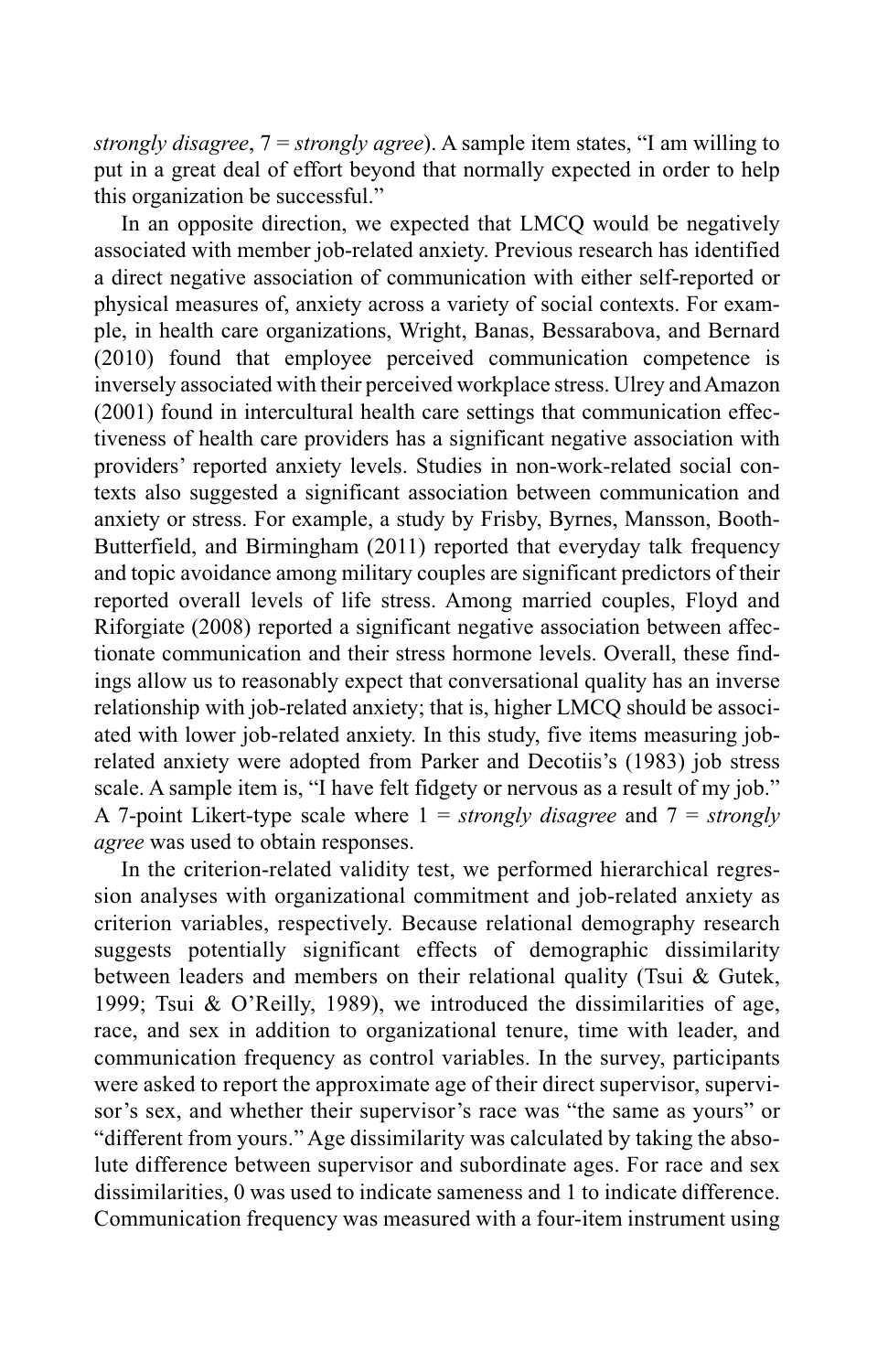a 7-point scale from *once or twice in the last 6 months* to *many times daily* (Kacmar et al., 2003). A sample item states, "How often do you and your supervisor talk at work?"

#### *Results*

*Confirmatory factor analysis (CFA).* To validate the factor structure of LMCQ in this data set, a CFA was first conducted with all nine items loaded on one factor. The result revealed a good fit with the data. The modification indices suggested covariance in two pairs of error terms,  $\gamma^2(27) = 153.39$ ,  $p < .001$ , Goodness-of-Fit Index  $(GFI) = .92$ , Normed Fit Index  $(NFI) = .95$ , Incremental Index of Fit (IFI) = .96, Comparative Fit Index (CFI) = .96, Root Mean Square Error of Approximation (RMSEA) =  $.12$ . After including the suggested covariance among error terms, the model showed further improvement in goodness-of-fit,  $\gamma^2(25) = 102.38$ ,  $p < .001$ , GFI = .95, NFI = .97, IFI  $= .97$ , CFI = .97, RMSEA = .09. Although RMSEA = .09 indicated a mediocre fit (MacCallum, Browne, & Sugawara, 1996), given the fact that RMSEA is a measure sensitive to sample size and all the other fit indices showed adequate fit, we drew the conclusion that the one-factor model fit the data best. These findings lent further evidence to the one-dimensional structure of the LMCQ scale.

*Convergent and discriminant validity analysis.* Although they are two conceptually distinct constructs, LMCQ and LMSX both tap into a common broader construct LMX. Therefore, if LMCQ has sufficient construct validity, it should be substantially correlated with LMSX. Correlational analysis confirmed a correlation between LMCQ and LMSX  $(r = .78, p < .001)$ . This suggests that the two constructs converge as indicators of LMX.

However, LMCQ was created to be a unique construct that could capture the quality of task conversations between leaders and members, whereas LMSX is designed to grasp the cognitive understanding of the social exchange of a dyad. To test the discriminant validity of LMCQ, we examined the difference in chi-square value between an unconstrained CFA model,  $\chi^2(118)$  = 573.28, *p* < .001, and a nested CFA model in which the correlation of LMCQ with LMSX was constrained to equal to 1.00,  $\chi^2(119) = 586.57$ ,  $p < .001$ (Bagozzi & Phillips, 1982; Bagozzi, Yi, & Phillips, 1991). The test of chisquare difference,  $\Delta \chi^2(1) = 13.29$ ,  $p < .001$ , showed that the unconstrained model had a significantly lower chi-square value, indicating that LMCQ and LMSX are not closely correlated and offering evidence of discriminant validity (Bagozzi & Phillips, 1982; Bagozzi et al., 1991).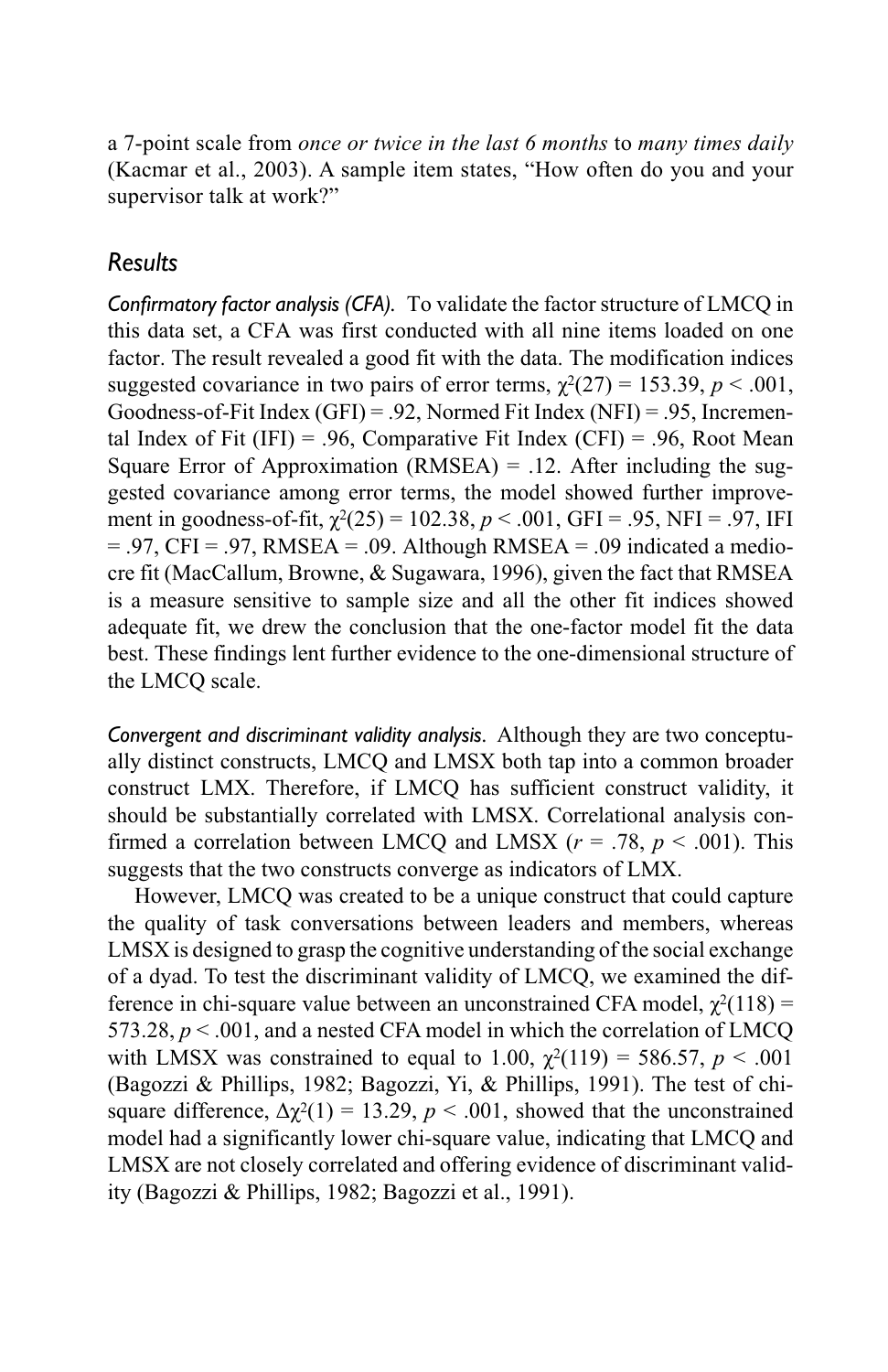| Variables                       | м    | SD        | Scale<br>reliability | ı        | $\overline{2}$        | 3      | $\overline{4}$ | 5                   | 6            | 7      | 8                  | 9 |
|---------------------------------|------|-----------|----------------------|----------|-----------------------|--------|----------------|---------------------|--------------|--------|--------------------|---|
| I. LMCO                         | 5.51 | 1.16      | .96                  |          |                       |        |                |                     |              |        |                    |   |
| 2. LMSX                         | 4.78 | 1.36      | .93                  | .78 ***  |                       |        |                |                     |              |        |                    |   |
| 3. Organizational<br>commitment | 4.97 | 1.39      | .93                  | .46***   | .46 <sup>***</sup>    |        |                |                     |              |        |                    |   |
| 4. Job-related<br>anxiety       |      | 3.39 1.47 | .78                  |          | $-30*** -24*** -16**$ |        |                |                     |              |        |                    |   |
| 5. Communication<br>frequency   |      | 5.30 1.47 | .94                  | $.36***$ | $.37***$              | $.13*$ | .10            |                     |              |        |                    |   |
| 6. Organizational<br>tenure     |      | 5.69 7.39 |                      | .07      | .05                   | .04    |                | $-0.04 - 0.04$      |              |        |                    |   |
| 7. Time with<br>supervisor      |      | 2.89 3.27 |                      | $.12*$   | .16                   | $.13*$ | $-11$          | .01                 | .52***       |        |                    |   |
| 8. Age dissimilarity            | 1.24 | 1.03      |                      | $-.02$   | $-.05$                | $-11*$ | $-.10$         |                     | $.11* - .10$ | $-.07$ |                    |   |
| 9. Sex dissimilarity            | .69  | .88       |                      | $-.02$   | $-.05$                | $-.04$ |                | $-0.07 -0.05 -0.01$ |              | $-.02$ | .00                |   |
| 10. Race dissimilarity          | .29  | .46       |                      | $-.07$   | $-.09$                | $-.07$ |                | $-07 - 06 - 03$     |              |        | $-0.07 - 0.05$ .18 |   |

**Table 4.** Study III: Descriptive Statistics, Scale Reliability (Cronbach's  $\alpha$ ) and Correlation Matrix (Pearson's Correlation Coefficient, *r*).

*Note.* LMCQ = Leader–Member Conversational Quality; LMSX = leader–member social exchange. \**p* < .05. \*\**p* < .01. \*\*\**p* < .001 (two-tailed).

*Criterion-related validity analysis.* Criterion-related validity is the extent to which a proposed measure is able to predict certain criterion variables as suggested by theory and research (Hinkin, 1998). We chose organizational commitment and job-related anxiety as criterion variables for reasons mentioned earlier. For each criterion variable, three models were tested and compared. Control variables were entered in Model 1 followed by Model 2, where LMCQ was added. In Model 3, LMSX was introduced in addition to control variables and LMCQ. Table 4 presents the descriptive statistics, scale reliabilities, and correlation matrix. Table 5 displays regression analysis results. As the results showed, for both criterion variables, LMCQ was a significant predictor. Specifically, for organizational commitment, LMCQ accounted for a significant amount of variance change ( $\Delta R^2$  = .18, *p* < .001) in Model 2. When LMSX was added in Model 3, LMCQ remained a significant predictor ( $\beta$  = .26,  $p < .01$ ). For jobrelated anxiety, LMCQ appeared to be a significant predictor as well, explaining a considerable amount of variance in Model 2 ( $\Delta R^2$  = .17, *p* < .001). It remained significant above and beyond the effects of the control variables and LMSX, as shown in Model 3 ( $\beta$  = -.35, *p* < .001). Also noticeable was that communication frequency had a small but definite positive correlation with LMCQ ( $r = .36$ ) and functioned as a significant predictor ( $\beta = -0.29$ ,  $p < 0.001$ ) as shown in Model 3.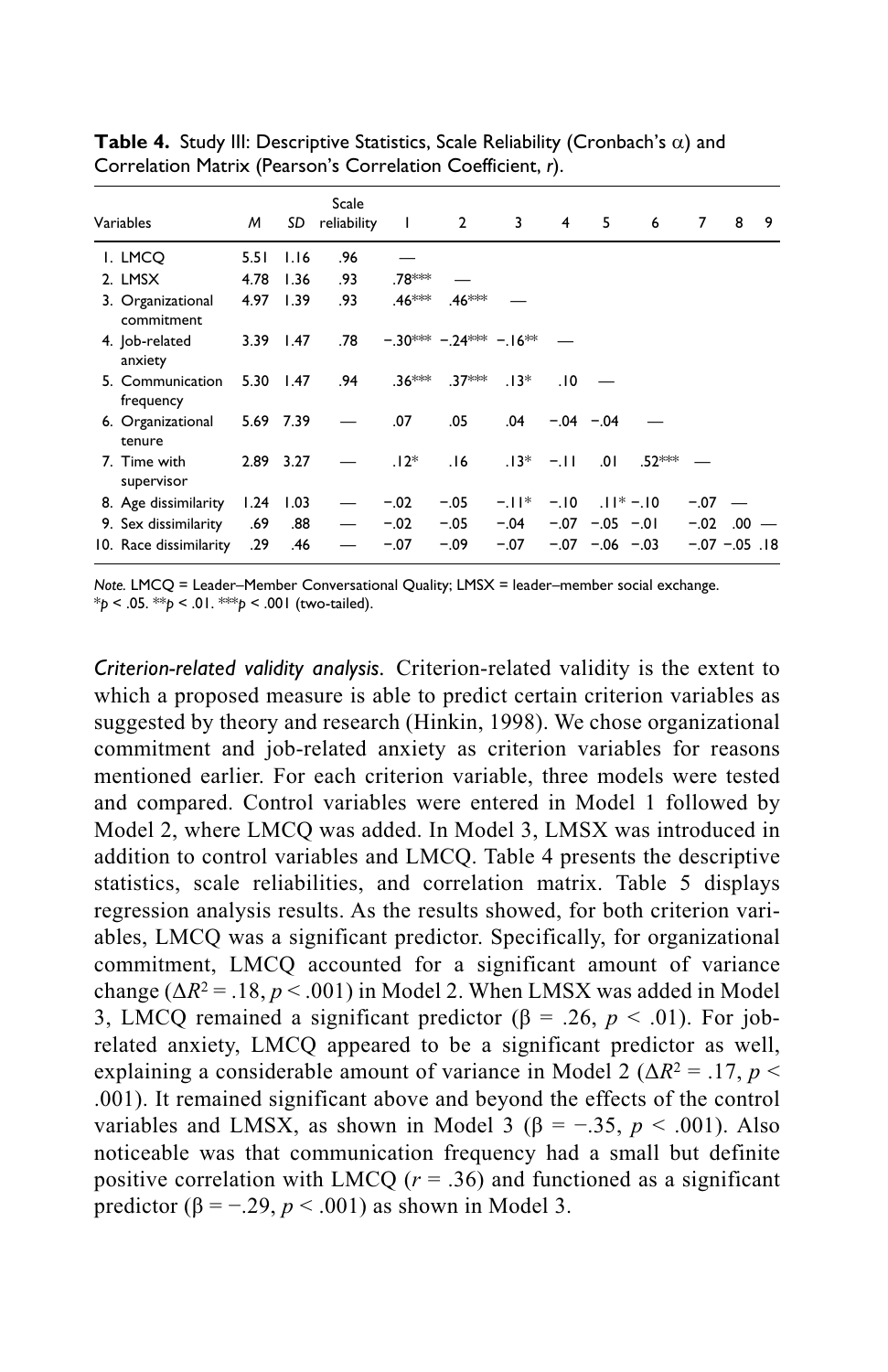|                            |         | Organizational commitment |           | Job-related anxiety |                    |           |  |  |
|----------------------------|---------|---------------------------|-----------|---------------------|--------------------|-----------|--|--|
|                            |         | Model                     |           |                     | Model              |           |  |  |
| Beta                       | ı       | $\mathbf{2}$              | 3         | ı                   | 2                  | 3         |  |  |
| Control                    |         |                           |           |                     |                    |           |  |  |
| Age dissimilarity          | $-.06$  | $-.04$                    | $-.03$    | $-.10$              | $-13*$             | $-.13*$   |  |  |
| Sex dissimilarity          | $-.03$  | $-.01$                    | $-.02$    | $-.04$              | $-.06$             | $-.06$    |  |  |
| Race dissimilarity         | $-.02$  | $-.03$                    | $-.02$    | $-.10$              | $-.09$             | $-.10$    |  |  |
| Organizational<br>tenure   | $-.05$  | $-.05$                    | $-.04$    | .02                 | .03                | .03       |  |  |
| Time with<br>supervisor    | $.16*$  | $\pm$                     | .08       | $-14*$              | $-.10$             | $-.09$    |  |  |
| Communication<br>frequency | $.16*$  | $-.01$                    | $-.03$    | .12                 | .27 <sup>***</sup> | .29***    |  |  |
| <b>LMCO</b>                |         | .46 <sup>***</sup>        | $.26**$   |                     | $-.44***$          | $-.35***$ |  |  |
| <b>LMSX</b>                |         |                           | .28**     |                     |                    | $-.13$    |  |  |
| Adjusted $R^2$             | .03     | .21                       | .24       | .03                 | .19                | .20       |  |  |
| $\Delta R^2$               | .05     | 18.                       | .03       | .05                 | .17                | .01       |  |  |
| ΔF                         | $2.47*$ | 65.04***                  | $10.82**$ | $2.25*$             | 57.24***           | 2.28      |  |  |
| df                         | 6, 274  | 7, 273                    | 8, 272    | 6, 272              | 7, 271             | 8, 270    |  |  |

|  |  | Table 5. Study III: Hierarchical Regression Analyses. |  |  |
|--|--|-------------------------------------------------------|--|--|
|--|--|-------------------------------------------------------|--|--|

*Note.* LMCQ = Leader–Member Conversational Quality; LMSX = leader–member social exchange.

\**p* < .05. \*\**p* < .01. \*\*\**p* < .001.

#### **Discussion**

Although LMX theories and research have gained solid progress in the past, an area that still holds great potential for further development is the leader–member communication process. According to Jian (2014), leader–member interaction is a communication process that undergirds the association between LMX and many of its correlates. Research (Fairhurst & Chandler, 1989, Fairhurst, 1993) on how conversations may constitute LMX relationships helps establish a conceptual path for us to follow. The significance of uncovering this process becomes even greater in light of recent developments in understanding the fundamental role of conversation in the process of organizing (e.g., Cooren, Kuhn, Cornelissen, & Clark, 2011, Taylor & Van Every, 2000).

However, a lack of proper measurement instruments has placed a significant constraint on uncovering the leader–member communication process and its association with other organizational constructs. As discussed earlier,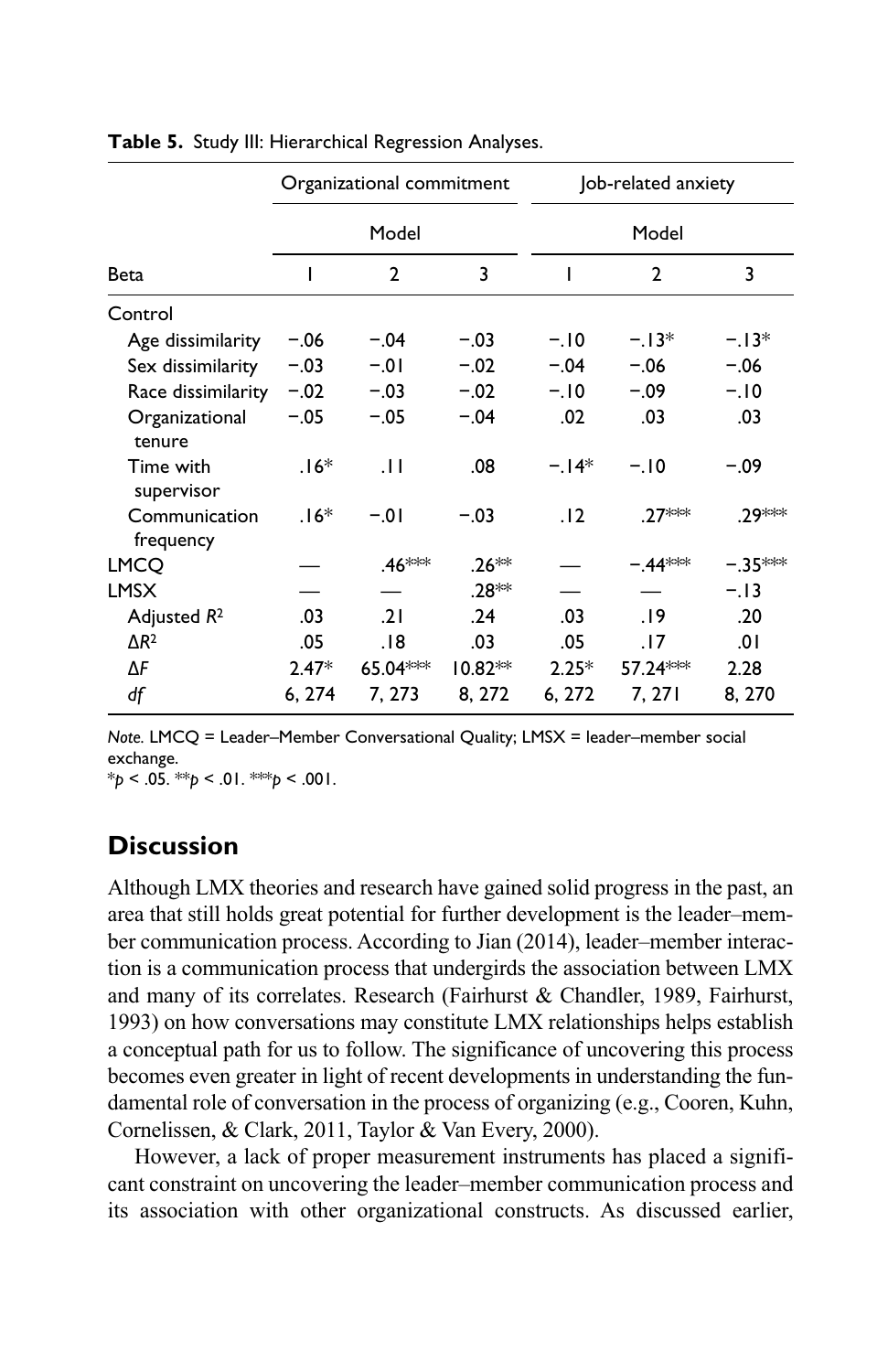LMX7 and LMX-MDM, although being widely used, tap into the affective dimension of the leader–member relationship. Both of these measures have issues in their dimensionality and content validity. The LMSX measure, although having solid psychometric properties, was intended to operationalize the cognitive dimension of leader–member relationship as a social exchange process (Bernerth et al., 2007). Therefore, developing measurement tools capable of investigating leader–member communication processes becomes imperative. It is within this context that LMCQ was generated and tested.

In summary, we have followed a scale development process as suggested by Hinkin (1995, 1998). Study I focused on generating operational items and testing content validity of these items. Based on the results of Study I, Study II tested and refined the scale structure through inter-item analysis and exploratory factor analyses. Study II also examined the reliability of the scale. Study III used a different sample to test the scale structure and validate the scale through convergent and discriminant validity tests and criterionrelated validity tests. The results of the three studies demonstrated sufficient psychometric properties of the instrument. A final version of this measurement instrument is presented in the appendix.

Overall, the most significant contribution of this research is to offer researchers a measurement instrument that is theoretically grounded and taps into the leader–member communication exchange. The instrument operationalizes leader–member conversations regarding task accomplishment. It differentiates itself significantly from other measures, such as LMSX, which is designed to operationalize the cognitive perception of social exchange. Hence, the LMCQ scale squarely focuses on the dyadic communication exchange. In the past, the direct association between work conversations and work outcomes has not been statistically tested, but tentatively proposed through theoretical reasoning or based on qualitative evidence (e.g., Fairhurst, 2007; Jian, 2014). The proposed measurement instrument will allow researchers to statistically examine the effects of conversation and assess its associations with other work outcomes. In fact, Study III has already revealed very interesting findings in regard to the relationship between LMCQ and jobrelated anxiety and organizational commitment. The findings clearly demonstrated that LMCQ is a significant predictor of both individual work outcomes. Practically, the instrument provides a useful and easy-to-use resource for leadership development, such as executive coaching and supervision training, and self-diagnosis. Unlike other LMX measurement tools, LMCQ is directly related to communication practice, that is, conversational practice. It serves as a clear indicator of interactional performance. An assessment based on LMCQ would enable the assessor to propose concrete suggestions for changes necessary in improving conversational practice.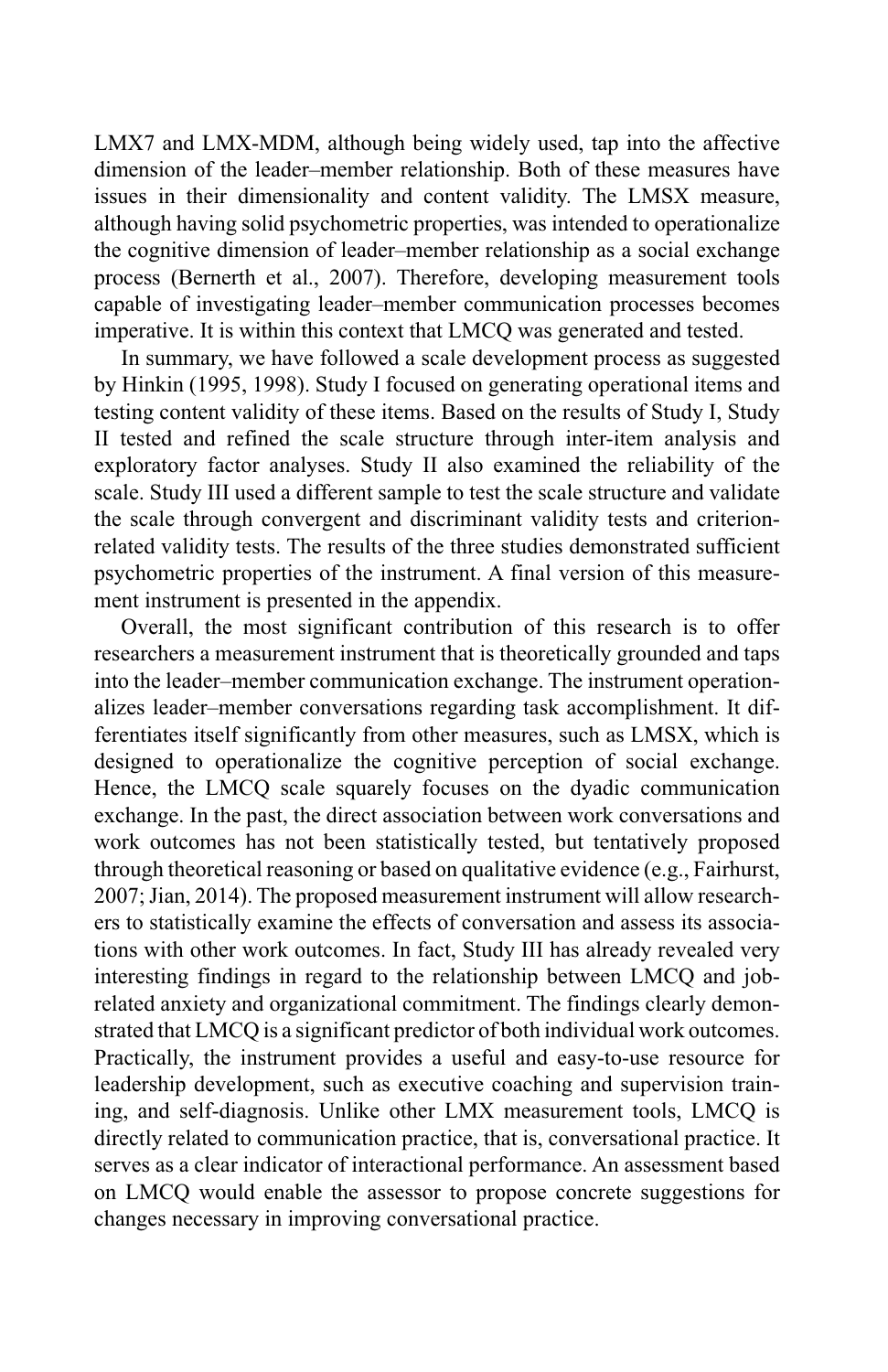#### *Limitations and Directions for Future Research*

In spite of the significant contributions discussed above, several limitations exist in the study and point to directions for future research. First, we acknowledge that the leader–member communication process is complex; LMCQ as a construct and measurement instrument only taps into one aspect of the process, that is, the quality of conversations. The measurement emphasizes the verbal communication in leader–member dyads but overlooks the nonverbal aspects of communication in facilitating interactional coordination and meaning interpretation. We believe that more precise measurement tools are still needed to tap into various aspects of leader–member communication. Second, although the scale was intended to capture the quality of the dyadic process of conversation, it relies on participants' memory and perception. The use of the scale would be most effective when combined with other research strategies and tools, such as collecting conversation recording data and field observations. Third, the test of the scale was only carried out from a member's perspective. Although a member's perspective is valid and useful in its own right, other approaches should be adopted in future investigations, such as the leader's perspective and a leader– member agreement approach (e.g., Cogliser, Schriesheim, Scandura, & Gardner, 2009). Fourth, the network sampling technique presented potential limitations to the findings. For example, the technique limited the generalizability of the findings. We did not collect the demographics of our student recruiters, which, we suspect, may have influenced the demographic composition of our participants as we discussed earlier. Also, the sampling technique and the lack of data on the actual number of survey invitations given out by students made it difficult to estimate the survey response rate. In addition, although adequate eligibility check and fraud-prevention procedures were implemented, additional respondent verification procedures, such as verification phone calls and comparison between verified and unverified data, could certainly provide further assurance. In sum, future research should use alternative sampling techniques, such as representative samples within particular organizational settings or professions, and further test the instrument's psychometric properties. The instrument's convergent and discriminant validity may also be further tested against measures not included in this study, such as LMX7 and LMX-MDM. We also suggest that future research further investigate and develop the scale's dimensional structure to enhance the scale's conceptual precision and diagnostic utility.

Finally, we acknowledge the implicit cultural bias that the scale may presume. Specifically, first, the scale focuses on verbal communication, which occupies a prominent role in low-context cultures, such as the United States, but is deemphasized in high-context cultures, such as China and Japan (Ting-Toomey & Chung, 2012). Second, the scale was tested only in samples of the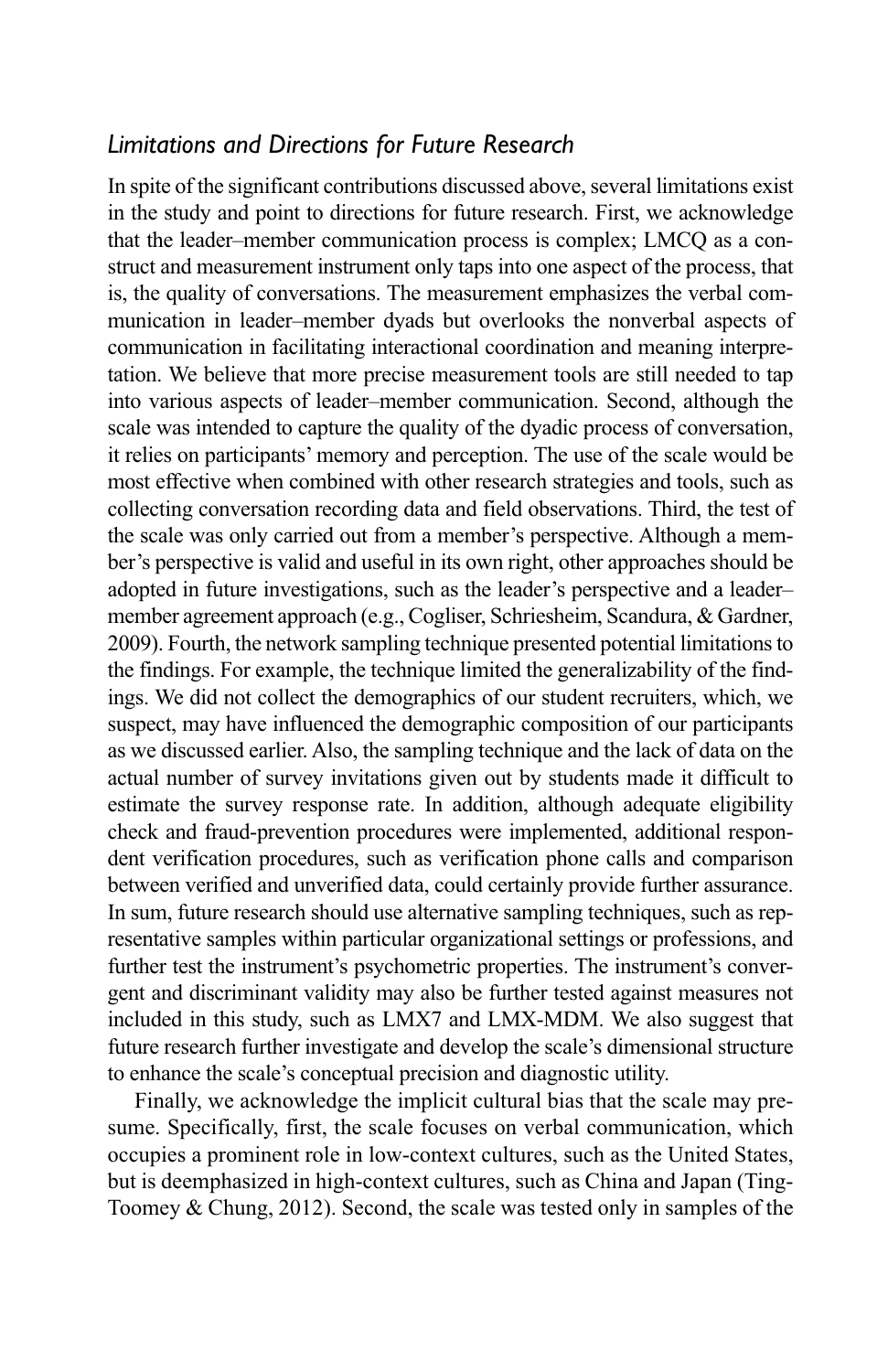U.S. working population. How it may perform in cultural settings distinct from the U.S. deserves further investigations.

In conclusion, we believe that the development of a LMCQ measurement instrument helps advance the leader–member communication research. Theoretically, it constitutes an important step toward building and testing a more comprehensive model of leader–member communication. Practically, the instrument is a promising tool for practice-oriented leadership training and development.

## **Appendix**

## *The Final Version of the Leader–Member Conversational Quality (LMCQ) Scale*

Instructions: The following are statements about your experience of communication with the supervisor to whom you directly report. Please respond to each statement with the following scale:

- $7 =$  strongly agree
- $6$  = moderately agree
- $5 =$  slightly agree
- $4 =$ undecided
- $3$  = slightly disagree
- $2 =$  moderately disagree
- $1 =$  strongly disagree
- 1. With regard to getting things done, the conversations between my supervisor and me are efficient.
- 2. When discussing work-related matters, my supervisor and I can convey a lot to each other even in a short conversation.
- 3. When talking about work tasks, the conversations between my supervisor and me are often smooth.
- 4. When talking about how to get things done, the conversations between my supervisor and me usually flow nicely.
- 5. When talking about how to get things done at work, my supervisor and I usually align our ideas pretty easily.
- 6. When talking about how to get things done at work, my supervisor and I are usually in sync with each other.
- 7. My supervisor and I usually have accurate understanding of what the other is saying when trying to get things done at work.
- 8. When we discuss how to get things done at work, my supervisor and I usually have no problem correctly understanding each other's ideas.
- 9. My supervisor and I interpret each other's ideas accurately when discussing work-related matters.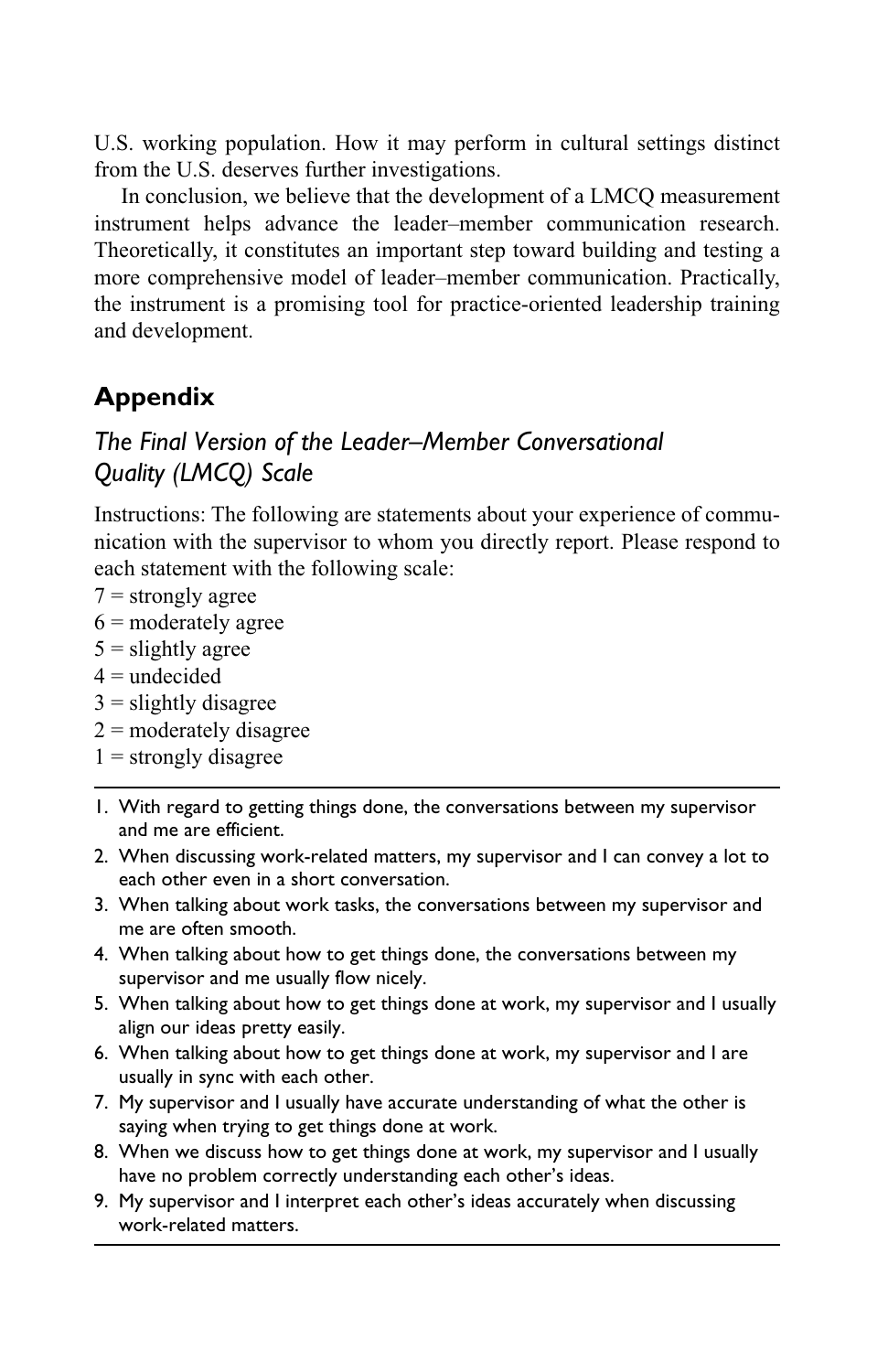#### **Authors' Note**

An earlier draft of this manuscript was presented in the organizational communication division at the 2013 annual convention of the National Communication Association, Washington, DC.

#### **Acknowledgment**

The authors wish to thank the anonymous reviewers for their thoughtful comments and suggestions on earlier versions of this article.

#### **Declaration of Conflicting Interests**

The author(s) declared no potential conflicts of interest with respect to the research, authorship, and/or publication of this article.

#### **Funding**

The author(s) received no financial support for the research, authorship, and/or publication of this article.

#### **References**

- Abu Bakar, H., Dilbeck, K., & McCroskey, J. (2010). Mediating role of supervisory communication practices on relations between leader-member exchange and perceived employee commitment to workgroup. *Communication Monographs*, *77*, 637-656. doi:10.1080/03637751.2010.499104
- Bagozzi, R. P., & Phillips, L. W. (1982). Representing and testing organizational theories: A holistic construal. *Administrative Science Quarterly*, *27*, 459-489.
- Bagozzi, R. P., Yi, Y., & Phillips, L. W. (1991). Assessing construct validity in organizational research. *Administrative Science Quarterly*, *36*, 421-458.
- Barry, B., & Crant, J. M. (2000). Dyadic communication relationships in organizations: An attribution/expectancy approach. *Organization Science*, *11*, 648-664. doi:10.1287/orsc.11.6.648.12537
- Bernerth, J. B., Armenakis, A. A., Feild, H. S., Giles, W. F., & Walker, H. J. (2007). Leader-member social exchange (LMSX): Development and validation of a scale. *Journal of Organizational Behavior*, *28*, 979-1003. doi:10.1002/job.443
- Bernieri, F. J., Davis, J. M., Rosenthal, R., & Knee, C. R. (1994). Interactional synchrony and rapport: Measuring synchrony in displays devoid of sound and facial affect. *Personality and Social Psychology Bulletin*, *20*, 303-311. doi:10.1177/0146167294203008
- Blau, P. M. (1964). *Exchange and power in social life*. New York, NY: John Wiley.
- Boje, D. M. (1991). The storytelling organization: A study of story performance in an office-supply firm. *Administrative Science Quarterly*, *36*, 106-126.
- Bureau of Labor Statistics. (2012). *Labor Force Statistics from the Current Population Survey*. Retrieved from <http://www.bls.gov/cps>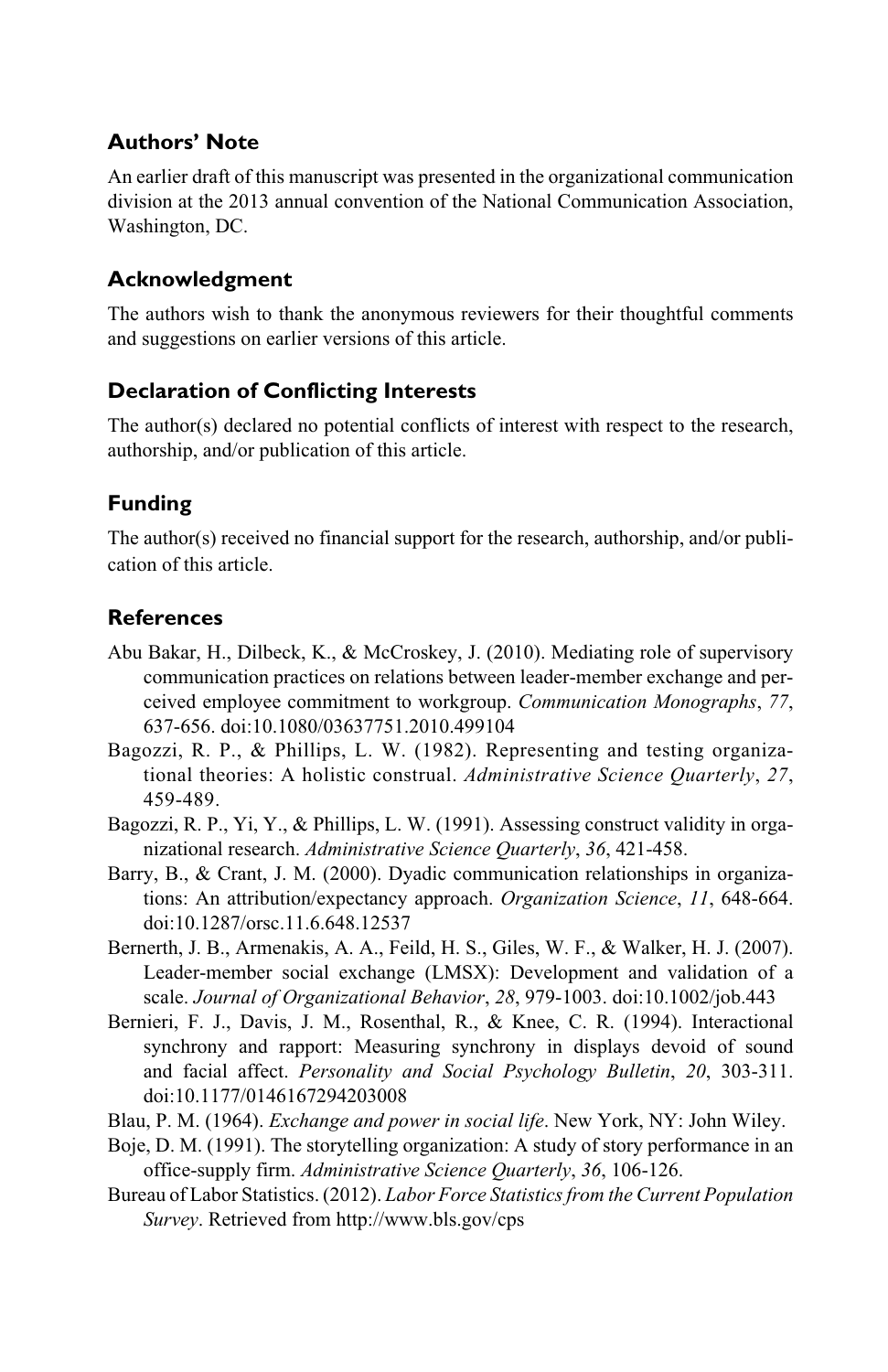- Churchill, G. A. (1979). A paradigm for developing better measures of marketing constructs. *Journal of Marketing Research*, *16*, 64-73.
- Cogliser, C. C., Schriesheim, C. A., Scandura, T. A., & Gardner, W. L. (2009). Balance in leader and follower perceptions of leader-member exchange: Relationships with performance and work attitudes. *The Leadership Quarterly*, *20*, 452-465. doi:10.1016/j.leaqua.2009.03.010
- Cooren, F., Kuhn, T., Cornelissen, J. P., & Clark, T. (2011). Communication, organizing and organization: An overview and introduction to the special issue. *Organization Studies*, *32*, 1149-1170. doi:10.1177/0170840611410836
- Costello, A. B., & Osborne, J. (2005). Best practices in exploratory factor analysis: Four recommendations for getting the most from your analysis. *Practical Assessment Research & Evaluation*, *10*(7). Retrieved from [http://pareonline.net/](http://pareonline.net/getvn.asp?v=10&n=7) [getvn.asp?v=10&n=7](http://pareonline.net/getvn.asp?v=10&n=7)
- Cropanzano, R., & Mitchell, M. S. (2005). Social exchange theory: An interdisciplinary review. *Journal of Management*, *31*, 874-900. doi:10.1177/0149206305279602
- Dasereau, F., Graen, G., & Haga, W. J. (1975). A vertical dyad linkage approach to leadership within formal organizations: A longitudinal investigation of the role making process. *Organizational Behavior and Human Performance*, *13*, 46-78. doi:10.1016/0030-5073(75)90005-7
- Deetz, S. (2001). Conceptual foundations. In F. M. Jablin & L. L. Putnam (Eds.), *The new handbook of organizational communication: Advances in theory, research, and methods* (pp. 3-46). Thousand Oaks, CA: Sage.
- Dulebohn, J. H., Bommer, W. H., Liden, R. C., Brouer, R. L., & Ferris, G. R. (2012). A meta-analysis of antecedents and consequences of leader-member exchange: Integrating the past with an eye toward the future. *Journal of Management*, *38*, 1715-1759. doi:10.1177/0149206311415280
- Fairhurst, G. T. (1993). The leader-member exchange patterns of woman leaders in industry: A discourse analysis. *Communication Monographs*, *60*, 321-351. doi:10.1080/03637759309376316
- Fairhurst, G. T. (2001). Dualisms in leadership research. In F. M. Jablin & L. L. Putnam (Eds.), *The new handbook of organizational communication: Advances in theory, research, and methods* (pp. 379-439). Thousand Oaks, CA: Sage.
- Fairhurst, G. T. (2007). *Discursive leadership: In conversation with leadership psychology*. Thousand Oaks, CA: Sage.
- Fairhurst, G. T., & Chandler, T. (1989). Social structure in leader-member interaction. *Communication Monographs*, *56*, 215-239. doi:10.1080/03637758909390261
- Fix, B., & Sias, P. M. (2006). Person-centered communication, leader-member exchange, and job satisfaction. *Communication Research Reports*, *23*, 35-44.
- Floyd, K., & Riforgiate, S. (2008). Affectionate communication received from spouses predicts stress hormone levels in healthy adults. *Communication Monographs*, *75*, 351-368.
- Frisby, B. N., Byrnes, K., Mansson, D. H., Booth-Butterfield, M., & Birmingham, M. K. (2011). Topic avoidance, everyday talk, and stress in romantic military and non-military couples. *Communication Studies*, *62*, 241-257.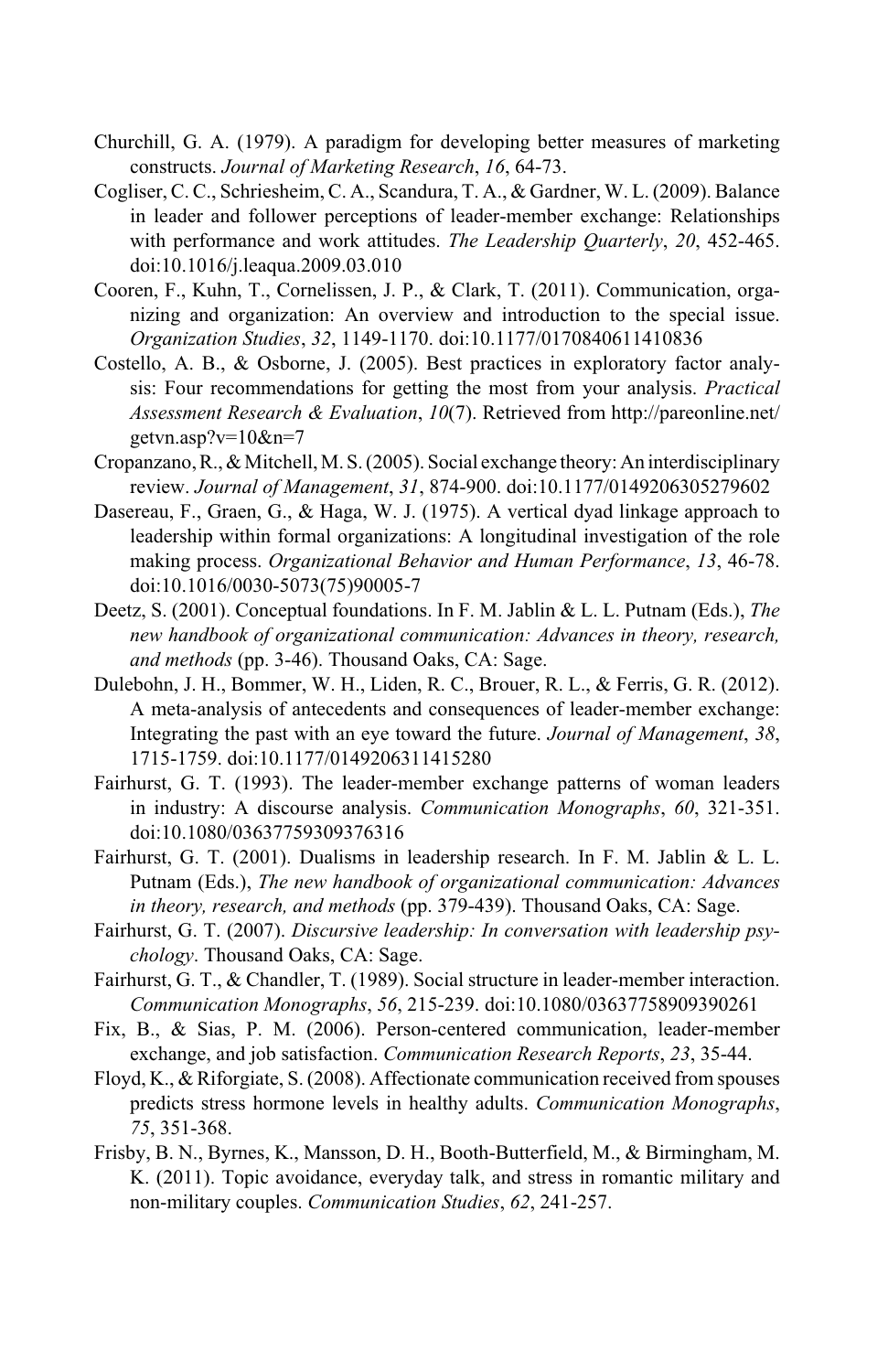- Gerstner, C., & Day, D. (1997). Meta-analytic review of leader-member exchange theory: Correlates and construct issues. *Journal of Applied Psychology*, *82*, 827- 844.
- Graen, G. B. (1976). Role-making processes within complex organizations. In M. D. Dunnette (Ed.), *Handbook of industrial and organizational psychology* (pp. 1201-1245). Chicago, IL: Rand McNally.
- Graen, G. B., & Cashman, J. (1975). A role-making model of leadership in formal organizations: A development approach. In J. G. Hunt & L. L. Larson (Eds.), *Leadership frontiers* (pp. 143-165). Kent, OH: Kent State University.
- Graen, G. B., & Scandura, T. (1987). Toward a psychology of dyadic organizing. In B. Staw & L. L. Cummings (Eds.), *Research in organizational behavior* (Vol. 9, pp. 175-208). Greenwich, CT: JAI.
- Graen, G. B., & Uhl-Bien, M. (1995). Relationship-based approach to leadership: Development of a leader-member exchange (LMX) theory of leadership over 25 years—Applying a multi-level multi-domain perspective. *Leadership Quarterly*, *6*, 219-247. doi:10.1016/1048-9843(95)90036-5
- Hair, J. F., Jr., Anderson, R. E., Tatham, R. L., & Black, W. C. (1998). *Multivariate data analysis* (5th ed.). Upper Saddle River, NJ: Prentice Hall.
- Hinkin, T. R. (1995). A review of scale development in the study of behavior in organizations. *Journal of Management*, *21*, 967-988. doi:10.1177/014920639502100509
- Hinkin, T. R. (1998). A brief tutorial on the development of measures for use in survey questionnaires. *Organizational Research Methods*, *1*, 104-121. doi:10.1177/109442819800100106
- Jackson, P. R., Wall, T. D., Martin, R., & Davids, K. (1993). New measures of job control, cognitive demand, and production responsibility. *Journal of Applied Psychology*, *78*, 753-762.
- Jian, G. (2014). Revisiting the association between leader-member exchange (LMX) quality with perceived role stressors: Evidence of inverted-U relationship among immigrant employees. *Communication Research*, *41*, 52-73. doi:10.1177/0093650211432468
- Kacmar, K. M., Witt, L. A., Zivnuska, S., & Gully, S. M. (2003). The interactive effect of leader-member exchange and communication frequency on performance ratings. *Journal of Applied Psychology*, *88*, 764-772. doi:10.1037/0021- 9010.88.4.764
- Krone, K. (1992). A comparison of organizational, structural, and relationship effects on subordinates' upward influence choices. *Communication Quarterly*, *40*, 1-15. doi:10.1080/01463379209369816
- Lawshe, C. H. (1975). A quantitative approach to content validity. *Personnel Psychology*, *28*, 563-575. doi:10.1111/j.1744-6570.1975.tb01393.x
- Lee, J. (1997). Leader-member exchange, the "Pelz Effect," and cooperative communication between group members. *Management Communication Quarterly*, *11*, 266-287. doi:10.1177/0893318997112004
- Lee, J. (2001). Leader-member exchange, perceived organizational justice, and cooperative communication. *Management Communication Quarterly*, *14*, 574-589. doi:10.1177/0893318901144002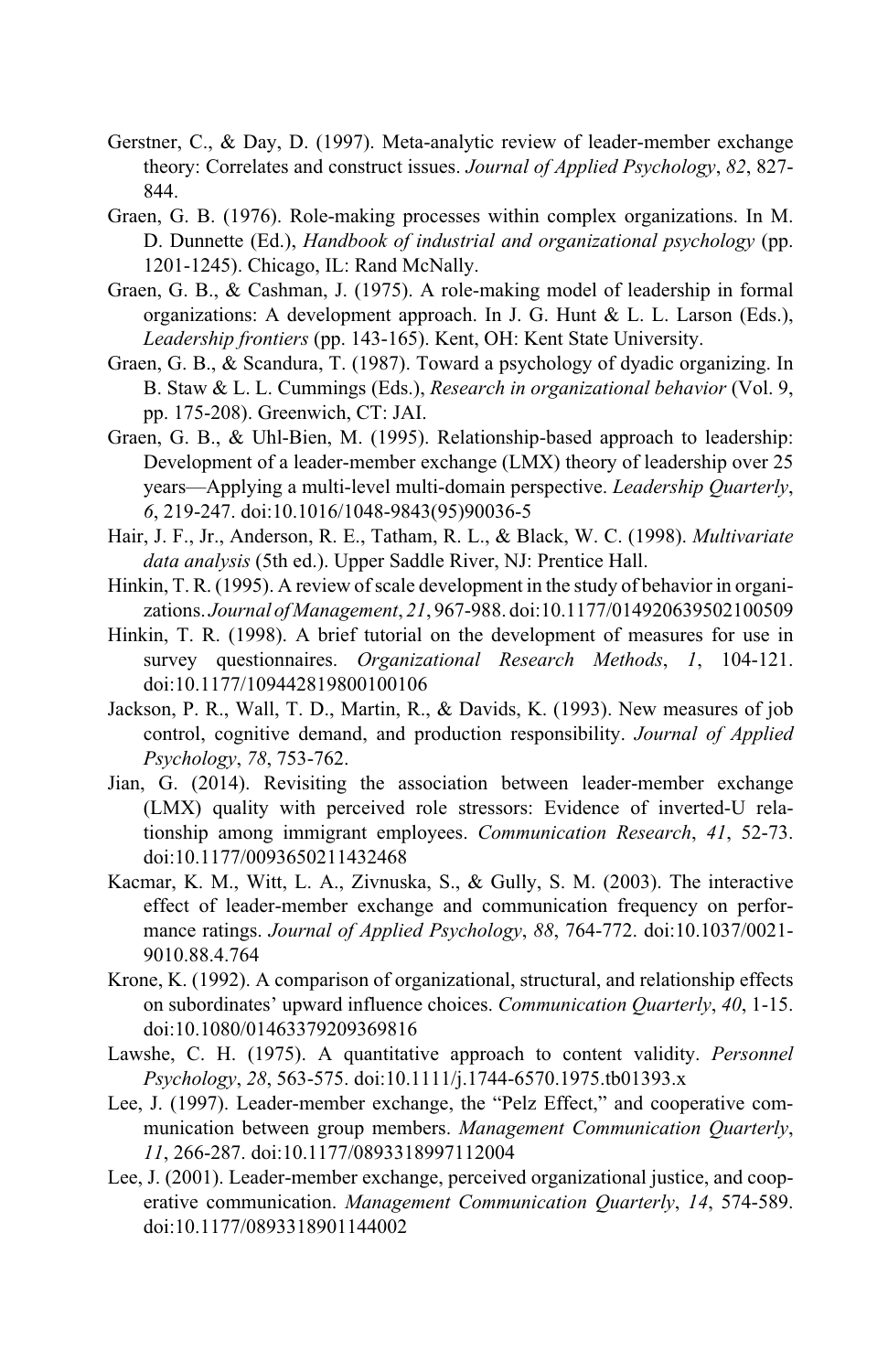- Liden, R. C., & Maslyn, J. M. (1998). Multidimensionality of leader-member exchange: An empirical assessment through scale development. *Journal of Management*, *24*, 43-72. doi:10.1016/S0149-2063(99)80053-1
- Liden, R. C., Sparrowe, R., & Wayne, S. (1997). Leader-member exchange theory: The past and potential for the future. *Research in Personnel and Human Resources Management*, *15*, 47-119.
- MacCallum, R. C., Browne, M. W., & Sugawara, H. M. (1996). Power analysis and determination of sample size for covariance structure modeling. *Psychological Methods*, *1*, 130-149.
- Mowday, R. T., Steers, R. M., & Porter, L. W. (1979). The measurement of organizational commitment. *Journal of Vocational Behavior*, *14*, 224-247. doi:10.1016/0001-8791(79)90072-1
- Mueller, B. H., & Lee, J. (2002). Leader-member exchange and organizational communication satisfaction in multiple contexts. *Journal of Business Communication*, *39*, 220-244. doi:10.1177/002194360203900204
- Parker, D. F., & Decotiis, T. A. (1983). Organizational determinants of job stress. *Organizational Behavior and Human Performance*, *32*, 160-177. doi:10.1016/0030-5073(83)90145-9
- Richardson, L. (2000). Writing: A method of inquiry. In N. K. Denzin & Y. S. Lincoln (Eds.), *Handbook of qualitative research* (2nd ed., pp. 923-948). Thousand Oaks, CA: Sage.
- Sacks, H., Schegloff, E. A., & Jefferson, G. (1974). A simplest systematics for the organization of turn-taking for conversation. *Language*, *50*, 696-735.
- Schmitt, N., & Stults, D. M. (1985). Factors defined by negatively keyed items: The results of careless respondents. *Applied Psychological Measurement*, *9*, 367-373.
- Schriesheim, C., Castro, S., & Cogliser, C. (1999). Leader-member exchange (LMX) research: A comprehensive review of theory, measurement, and dataanalytic practices. *The Leadership Quarterly*, 10, 63-114. doi:10.1016/S1048- 9843(99)80009-5
- Shi, X., & Wilson, S. R. (2010). Upward influence in contemporary Chinese organizations: Explicating the effects of influence goal type and multiple goal importance on message reasoning and politeness. *Management Communication Quarterly*, *24*, 579-606. doi:10.1177/0893318910376913
- Sin, H.-P., Nahrgang, J. D., & Morgeson, F. P. (2009). Understanding why they don't see eye to eye: An examination of leader-member exchange (LMX) agreement. *Journal of Applied Psychology*, *94*, 1048-1057. doi:10.1037/a0014827
- Taylor, J., & Van Every, E. J. (2000). *The emergent organization: Communication as its site and surface*. New York, NY: Psychology Press.
- Ting-Toomey, S., & Chung, L. C. (2012). *Understanding intercultural communication* (2nd ed.). New York, NY: Oxford University Press.
- Tsui, A. S., & Gutek, B. A. (1999). *Demographic differences in organizations: Current research and future directions*. New York, NY: Lexington Press.
- Tsui, A. S., & O'Reilly, C. A., III. (1989). Beyond simple demographic effects: The importance of relational demography in superior-subordinate dyads. *Academy of Management Journal*, *32*, 402-423.